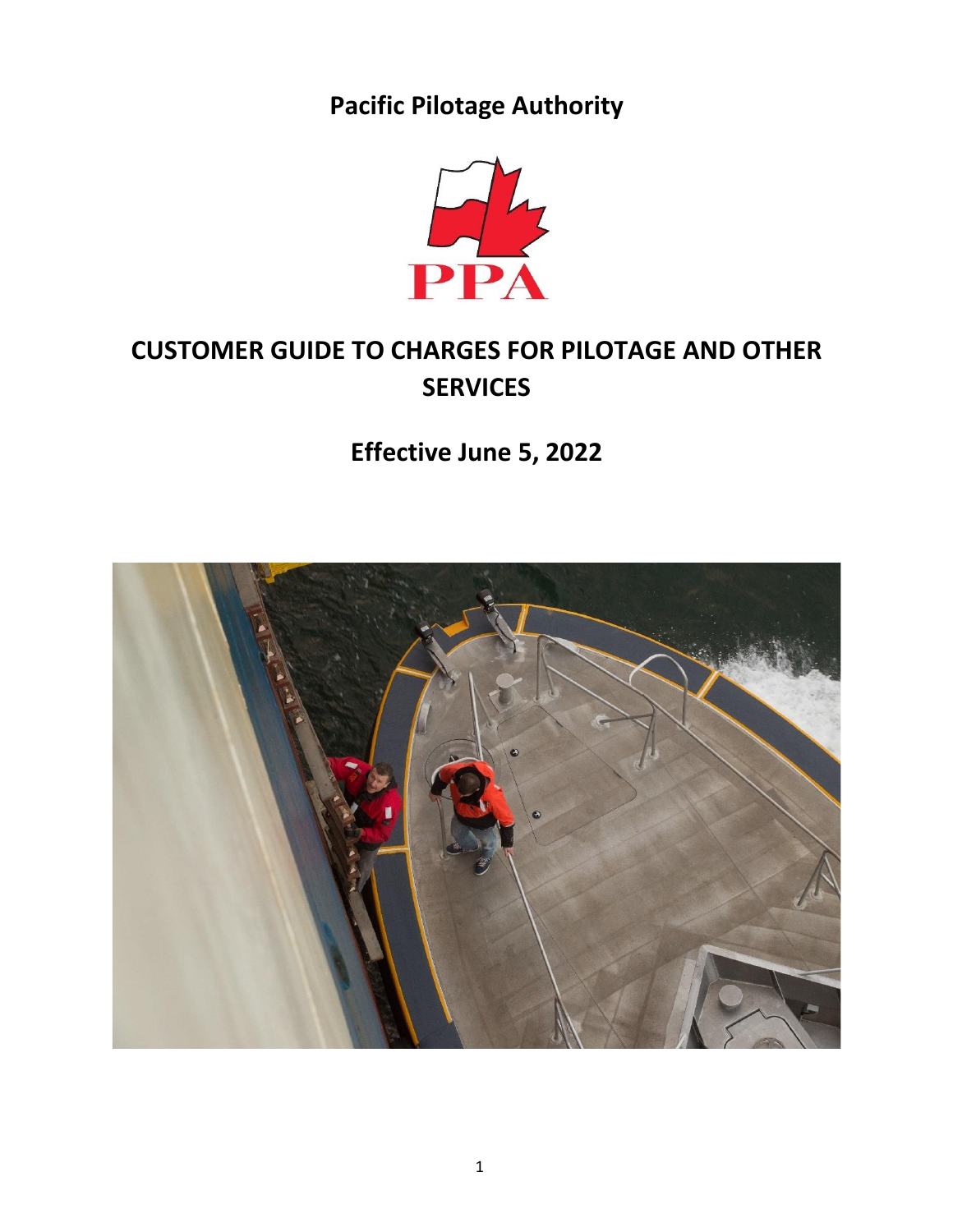# Table of contents

| Α. |    |  |
|----|----|--|
|    | 1. |  |
|    | 2. |  |
| В. |    |  |
|    | 1. |  |
|    | 2. |  |
| C. |    |  |
|    | 1. |  |
|    | 2. |  |
| D. |    |  |
|    | 1. |  |
|    | 2. |  |
|    | 3. |  |
|    | 4. |  |
|    | 5. |  |
|    | 6. |  |
|    | 7. |  |
|    | 8. |  |
| Ε. |    |  |
|    | 1. |  |
| F. |    |  |
|    |    |  |
|    |    |  |
|    |    |  |
|    |    |  |
|    |    |  |
|    |    |  |
|    |    |  |
|    |    |  |
|    |    |  |
|    |    |  |
|    |    |  |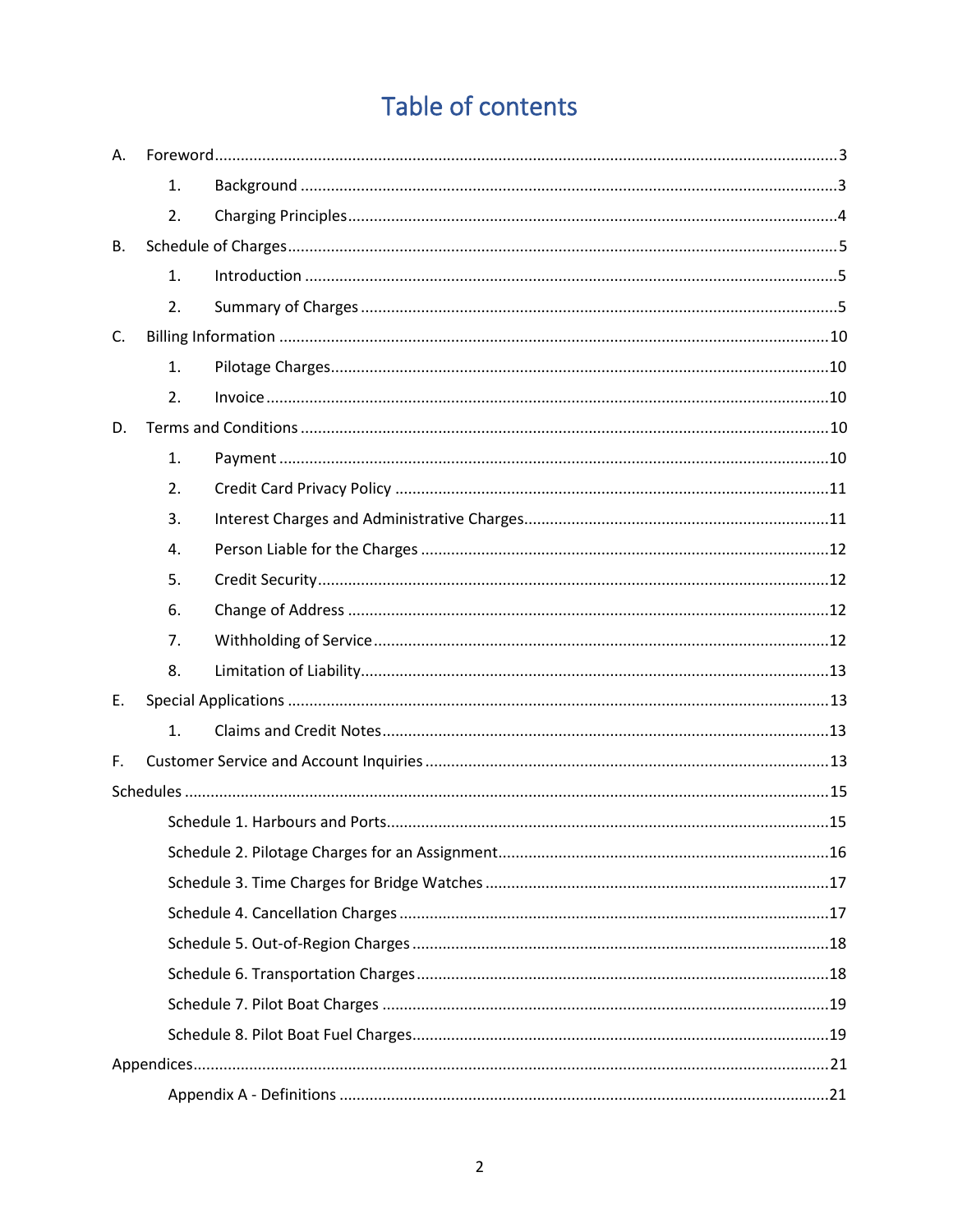# <span id="page-2-0"></span>A. Foreword

## <span id="page-2-1"></span>1. Background

The Pacific Pilotage Authority (the "**Authority**") is a Government of Canada non-agent Crown corporation established in 1972 pursuant to the *Pilotage Act*. The objective of the Authority is to establish, operate, maintain and administer in the interests of safety of navigation, an efficient pilotage service within the Authority's regional jurisdiction. The Authority is tasked with achieving this objective while respecting the following principles:

- a. that pilotage services be provided in a manner that promotes and contributes to the safety of navigation, including the safety of the public and marine personnel, and that protects human health, property and the environment;
- b. that pilotage services be provided in an efficient and cost-effective manner;
- c. that risk management tools be used effectively and that evolving technologies be taken into consideration; and
- d. that an Authority's pilotage charges be set at levels that allow the Authority to be financially self-sufficient.

The system of governance at the Authority is intended to make the Authority financially selfsufficient. The Authority is governed by a seven-member Board of Directors (the "**Board**"). The Governor in Council appoints the Chairperson of the Authority and the Minister of Transport appoints the other members of the Board for terms not exceeding four years.

The fundamental elements governing the mandate conferred on the Authority by the *Pilotage Act* include the exclusive right to provide pilotage services to ships in an area of water in which ships are subject to compulsory pilotage. This includes the exclusive ability to set and collect charges for pilotage services provided or made available by the Authority or a contractor acting for the Authority, and the obligation by the Authority to provide these services.

The purpose of this Guide is to provide information on the calculation of the charges applicable to the various ports, categories of vessels, and activities while also explaining the administrative procedures relating to the charges. These charges apply in respect of pilotage services in compulsory pilotage areas and non-compulsory pilotage areas. This Guide is available on the Pacific Pilotage Authority's website at [https://www.ppa.gc.ca/.](https://www.ppa.gc.ca/)

The charges described in this Guide are effective June 5, 2022.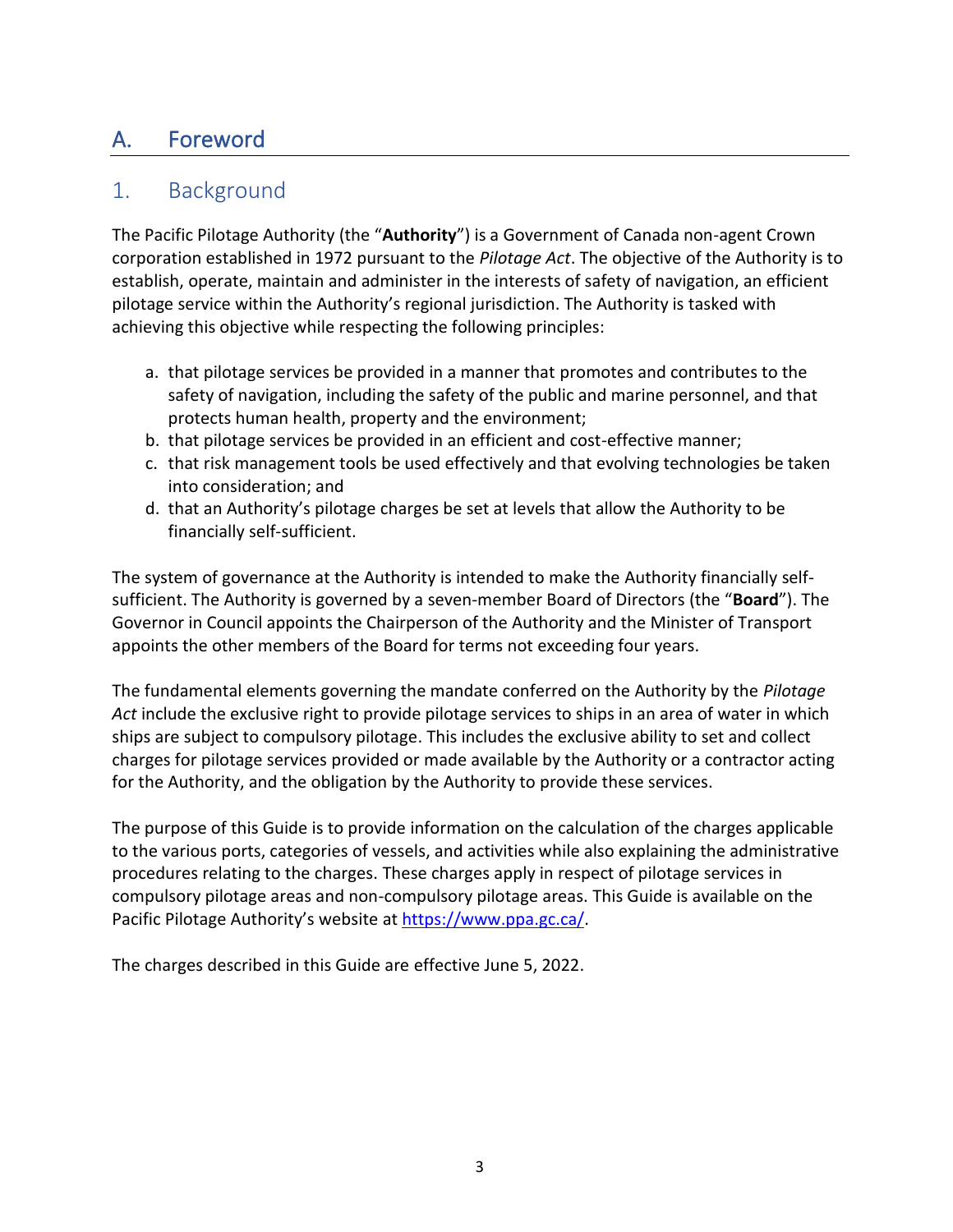# <span id="page-3-0"></span>2. Charging Principles

When establishing a new charge for pilotage services or revising an existing charge, the Authority must follow the charging principles set out in section 33.2 of the *Pilotage Act*. These principles prescribe that, among other requirements, charges must not be set at levels that, based on reasonable and prudent projections, would generate revenues exceeding the Authority's current and future financial obligations related to the provision of compulsory pilotage services. Pursuant to the charging principles, the Board approves the amount and timing of changes to customer service charges. The Board also approves the Authority's annual budget where the amounts to be recovered through customer service charges for the ensuing year are determined.

As noted, the Authority plans its operations to result in an annual financial position in which revenues do not exceed current and future financial requirements related to the provision of compulsory pilotage services. Financial requirements include:

- a. operations and maintenance costs;
- b. management and administration costs;
- c. debt servicing requirements and financial requirements arising out of contractual agreements relating to the borrowing of money;
- d. capital costs and depreciation costs on capital assets;
- e. financial requirements necessary for the Authority to maintain an appropriate credit rating;
- f. tax liabilities;
- g. payments to the Minister for the purpose of defraying the costs of the administration of this Act, including the development of regulations, and the enforcement of the *Pilotage Act*;
- h. reasonable reserves for future expenditures and contingencies; and
- i. other costs determined in accordance with accounting principles recommended by the Chartered Professional Accountants of Canada or its successor or assign.

The financial statements and Management's Discussion and Analysis, issued quarterly and annually, provide extensive information on the revenues and expenses of the Authority. These documents are also available at [https://www.ppa.gc.ca/.](https://www.ppa.gc.ca/)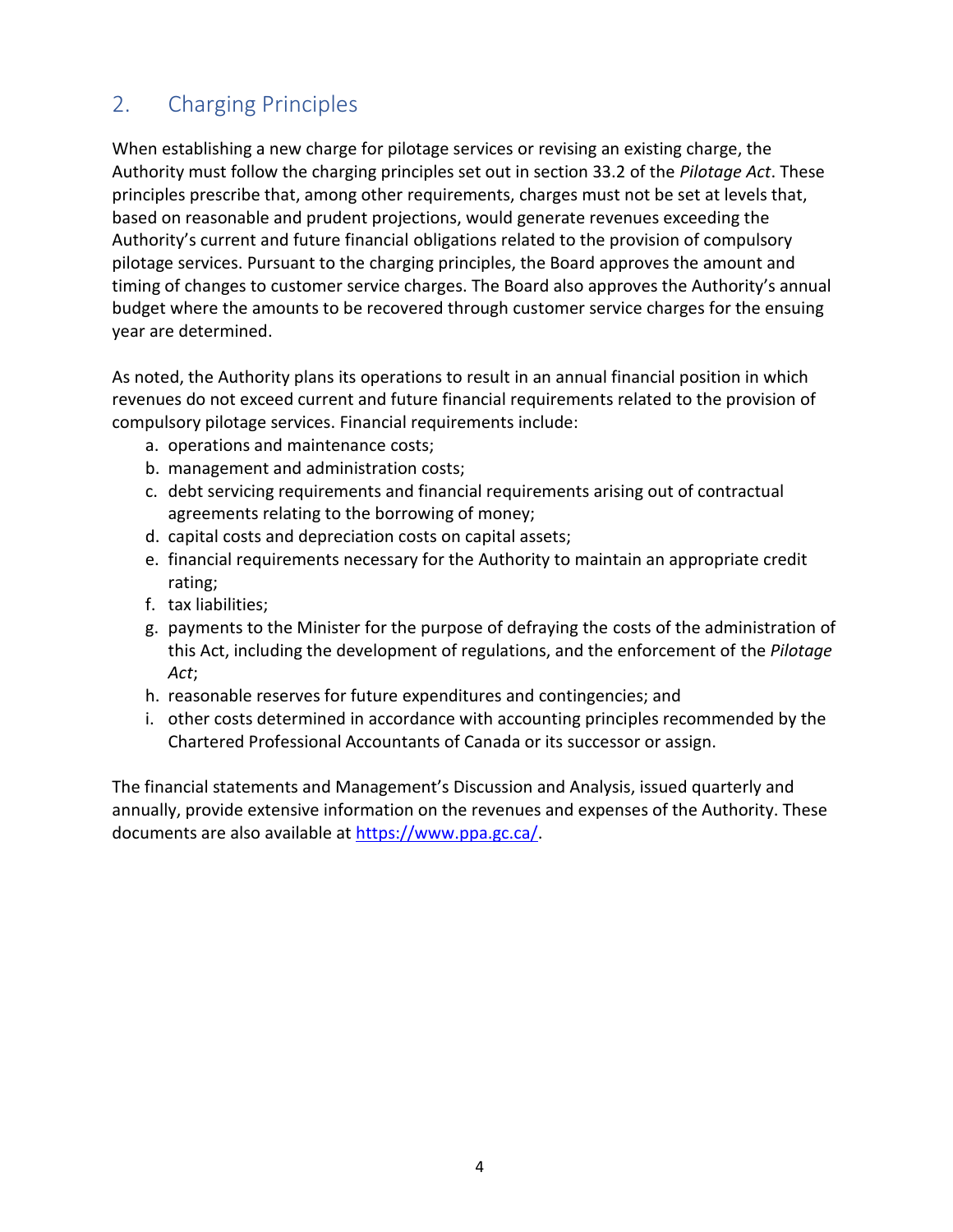# <span id="page-4-0"></span>B. Schedule of Charges

## <span id="page-4-1"></span>1. Introduction

The Authority obtains its revenues in the form of charges levied on vessel operators for the provision of pilotage services.

The charging system is based on:

- The size, or type, of vessel requiring pilotage;
- The number of hours under pilotage; and
- Additional services or costs incurred for the transit.

The charges applicable to each area, and ancillary charges that may apply, are described in the following sections and schedules.

## <span id="page-4-2"></span>2. Summary of Charges

## a. Bridge Watch

- 1. A bridge watch begins
	- (a) when the pilot reports on the bridge of a ship and takes conduct thereof; or
	- (b) when the ship is ready to sail, the pilot reports on the bridge and orders are given to commence preparation for departure.
- 2. A bridge watch ends
	- (a) when the pilot leaves the bridge to disembark at the pilot boarding station or when the pilot is relieved by another pilot;
	- (b) when the ship has been secured at anchor and the pilot is released from the bridge; or
	- (c) when the ship has tied up alongside a berth and no further pilotage services are required.

## b. Calculation of Time Charges

- 3. Time charges for pilotage services are payable in respect of each pilot for each hour or part of an hour comprised in a period of pilotage service determined in accordance with section 4.
- 4. For the purposes of calculating the charges referred to in sections 3 and 7, a period of pilotage service
	- (a) begins at the earlier of
		- (i) the time for which the pilot is ordered, or
		- (ii) the time the pilot commences a bridge watch; and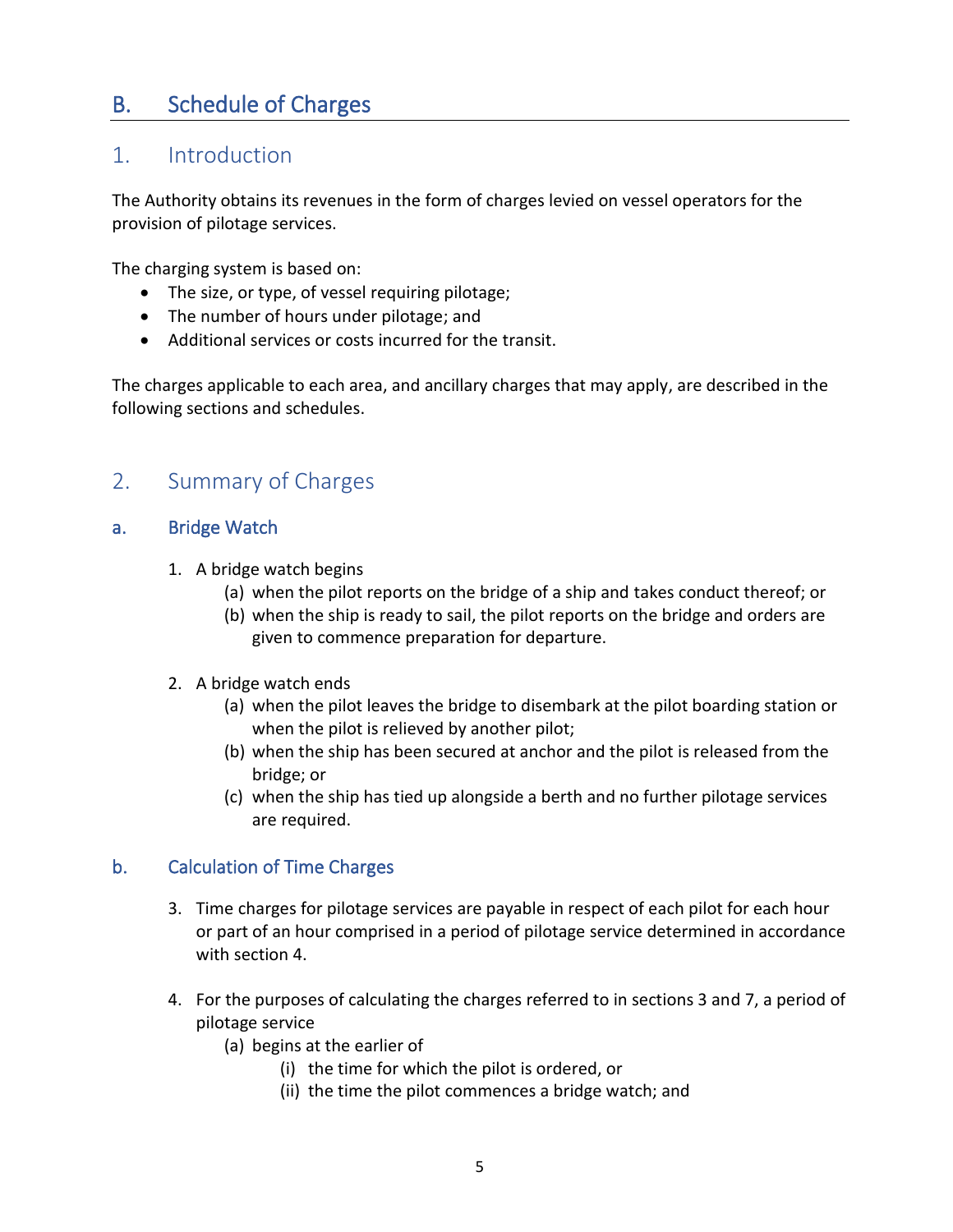- (b) ends when the pilot is able to disembark ship.
- 5. Notwithstanding section 4, where, for reasons unrelated to any act or omission of the owner, master or agent of the ship, a pilot is unable to board a ship and commence an assignment at the time for which it was ordered, the time charge shall commence at the time the pilot reports for the assignment.

## c. Pilotage Charges for an Assignment

6. (1) Except as otherwise provided by this section, for an assignment to a ship set out in column 1 of Schedule 2, in waters set out in column 2, the pilotage charge payable is the amount set out in column 3 multiplied by the pilotage unit.

(2) Subject to subsection (4), for an assignment to a ship that is 226 m or more in overall length, the pilotage charge payable is the sum of

- (a) \$4.3851 multiplied by the pilotage unit; and
- (b) \$0.012804 multiplied by the gross tonnage of the ship.

(3) Subject to subsection (4), for an assignment to a tethered tanker ship with a deadweight tonnage (summer) that exceeds 39 999 metric tons, in any waters, the pilotage charge payable is \$7.5383 multiplied by the pilotage unit.

(4) For an assignment to a tethered tanker ship that is 226 m or more in overall length with a deadweight tonnage (summer) that exceeds 39 999 metric tons, in any waters, the pilotage charge payable is the sum of

- (a) \$6.5779 multiplied by the pilotage unit; and
- (b) \$0.01923 multiplied by the gross tonnage of the ship.

(5) For an assignment that begins or ends on December 25, a charge of double the pilotage charge under this section is payable.

## d. Temporary Additional Charge

7. For an assignment that begins on or after June 5, 2022, an additional charge of \$400 is payable on each pilotage charge payable under Schedule 2.

## e. Time Charges for Bridge Watches

8. (1) In addition to the pilotage charge for an assignment, for a period of bridge watch set out in column 1 of Schedule 3, the time charge set out in column 2 is payable in respect of the time of each pilot whose services are used.

(2) The time charge does not apply in respect of a ship that is being led, pushed or towed by another ship.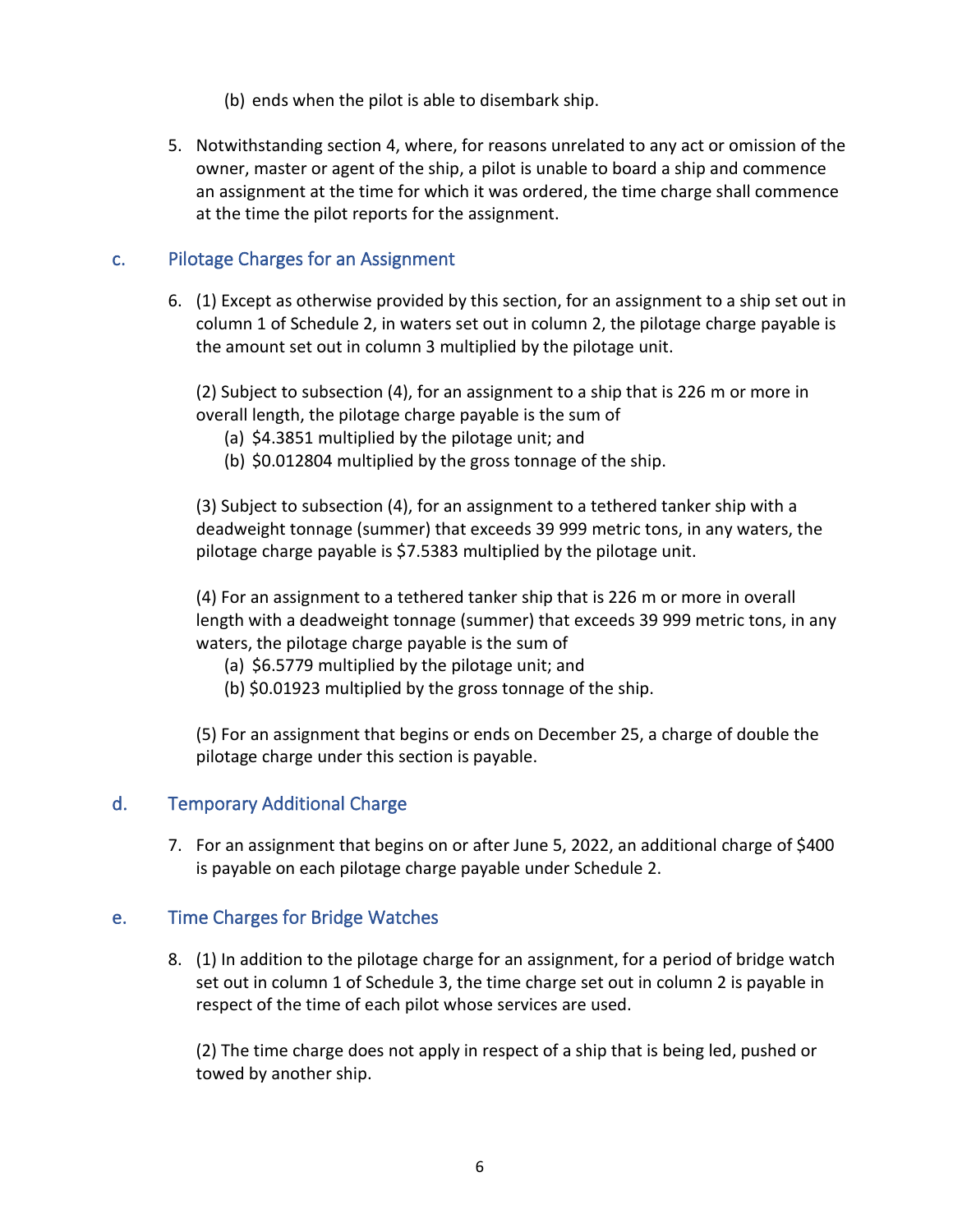(3) For an assignment that begins or ends on December 25, a charge of double the time charge under this section is payable.

## f. Minimum Charges

9. Despite sections 6, 7 and 8, the total charges payable under those sections in respect of a ship shall not be less than \$1,168.01.

## g. Cancellation Charges

10. If a request for a pilotage service is cancelled after a pilot has been assigned, for a period set out in column 1 of Schedule 4, the cancellation charge set out in column 2 is payable in addition to any other charges.

## h. Out-of-Region Charges

11. (1) In respect of the circumstances set out in column 1 of Schedule 5, the charge set out in column 2 is payable for each hour or part of an hour during the period set out in column 3.

(2) If a pilot embarks on or disembarks from a ship at Anacortes, Bellingham, Cherry Point or Ferndale, in the State of Washington, a charge of \$2,253.62 per pilot is payable in addition to any other charges.

(3) If a pilot embarks on or disembarks from a ship at an out-of-Region location that is not listed in subsection (2), a charge of \$3,005.21 per pilot is payable in addition to any other charges.

(4) Notwithstanding subsection (1), for out-of-Region assignments that begin in outof-Region waters, a period of pilotage services begins at the time the pilot commences a bridge watch, and ends when the pilot is able to disembark the ship.

## i. Transportation Charges

- 12. The transportation charge set out in column 2 of Schedule 6 is payable in respect of each pilot who incurs travel expenses that are directly associated with an assignment set out in column 1.
- 13. Assignments that require a Pine Island charter flight will incur a Pine Island charter fee of \$6,004.55.

When two pilots require a Pine Island charter flight and both pilots use the same chartered flight, the Pine Island charter fee is payable on a per-assignment basis. Otherwise, the Pine Island charter fee is payable on a per pilot basis.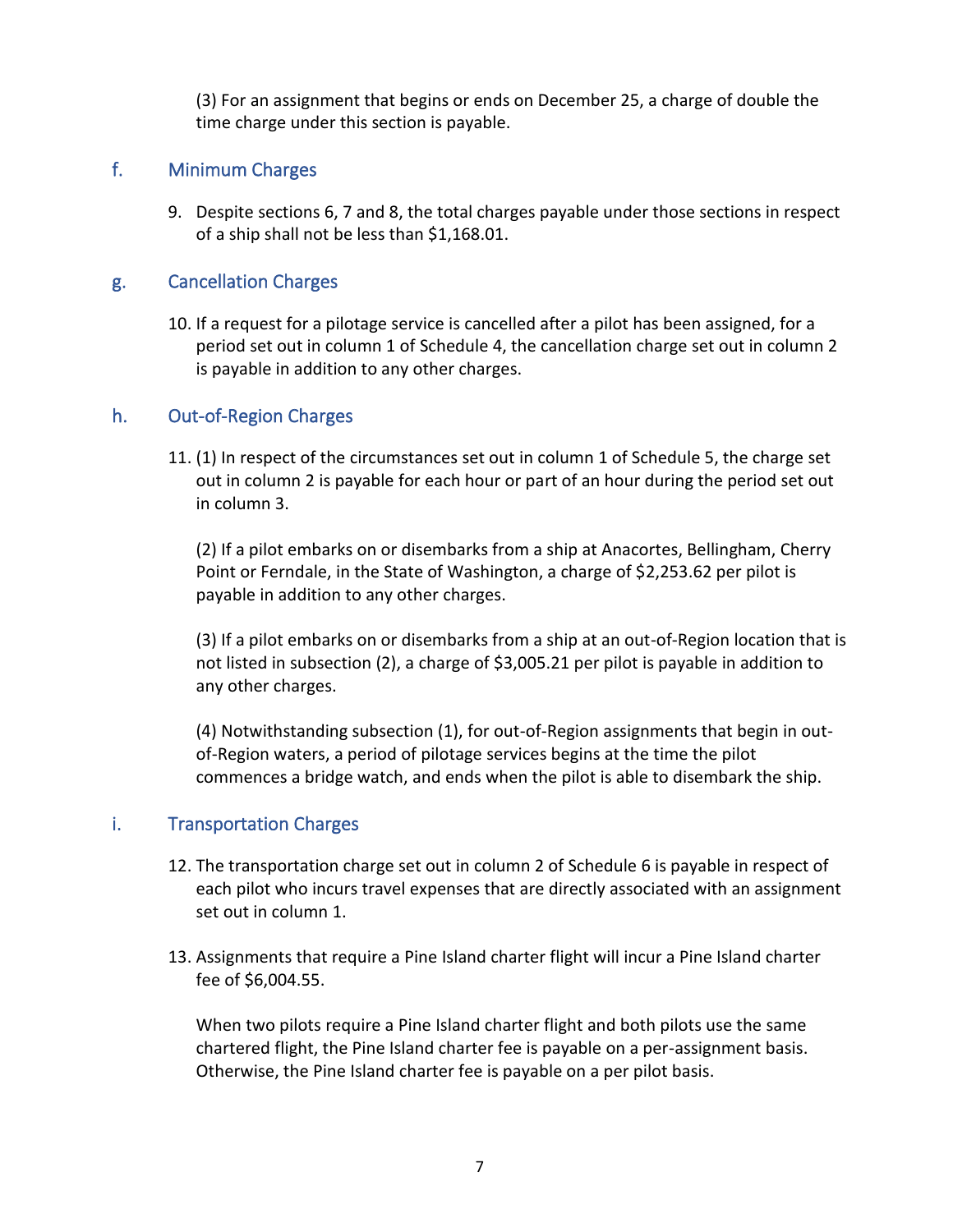A Northern assignment which incurs a Pine Island charter fee will be charged a Southern assignment transportation charge as set out in column 2 of Schedule 6.

## j. Pilot Boat Charges

- 14. On each occasion that a pilot boat is used to embark or disembark a pilot at a location set out in column 1 of Schedule 7, the charge set out in column 2 is payable.
- 15. To recover the cost of purchasing pilot boat(s), the charge set out in column 3 of Schedule 7 is payable on each occasion that a pilot boat is used to embark or disembark a pilot at a location set out in column 1 of that Schedule.
- 16. (1) On each occasion that a pilot boat is used to embark or disembark a pilot at a location set out in Schedule 8, the charge set out in the corresponding column for that location is payable. Subject to subsection (2), the reference price that is to be used to establish the price range set out in column 1 is the daily average wholesale (rack) price per litre for diesel in Vancouver, British Columbia, for the 20th day of the preceding month, as posted on the following Department of Natural Resources website: *[http://www2.nrcan.gc.ca/eneene/sources/pripri/wholesale\\_bycity\\_e.cfm?Pr](http://www2.nrcan.gc.ca/eneene/sources/pripri/wholesale_bycity_e.cfm?PriceYear=2001&ProductID=13&LocationID=2) [iceYear=2001&ProductID=13&LocationID=2](http://www2.nrcan.gc.ca/eneene/sources/pripri/wholesale_bycity_e.cfm?PriceYear=2001&ProductID=13&LocationID=2)*.

(2) If a daily average wholesale (rack) price per litre for diesel in Vancouver, British Columbia, is not posted on the website for the 20th day of the preceding month, the reference price that is to be used is the daily average (rack) price per litre for diesel in Vancouver, British Columbia, for the last day before the 20th day of the preceding month that is posted on that website.

## k. Delay Charges

17. If a pilot reports to a ship for an assignment and, for reasons unrelated to any act or omission of the owner, master or agent of the ship, does not commence the assignment at the time for which the pilot was ordered, a charge of double the time charge set out in item 1, column 2, of Schedule 3 is payable for each hour or part of an hour for the period that begins at the later of the time for which the pilot was ordered and the time the pilot reports and ends when the ship sails. No delay charge is payable if the delay period is less than 40 minutes.

## l. Short Order Charges

18. (1) On each occasion that a pilotage order is initiated during the period that begins at 06:00 and ends at 17:59 with less than 10 hours' notice for local assignments and less than 12 hours' notice for all other assignments, a charge of \$1,008.97 is payable in addition to any other charges.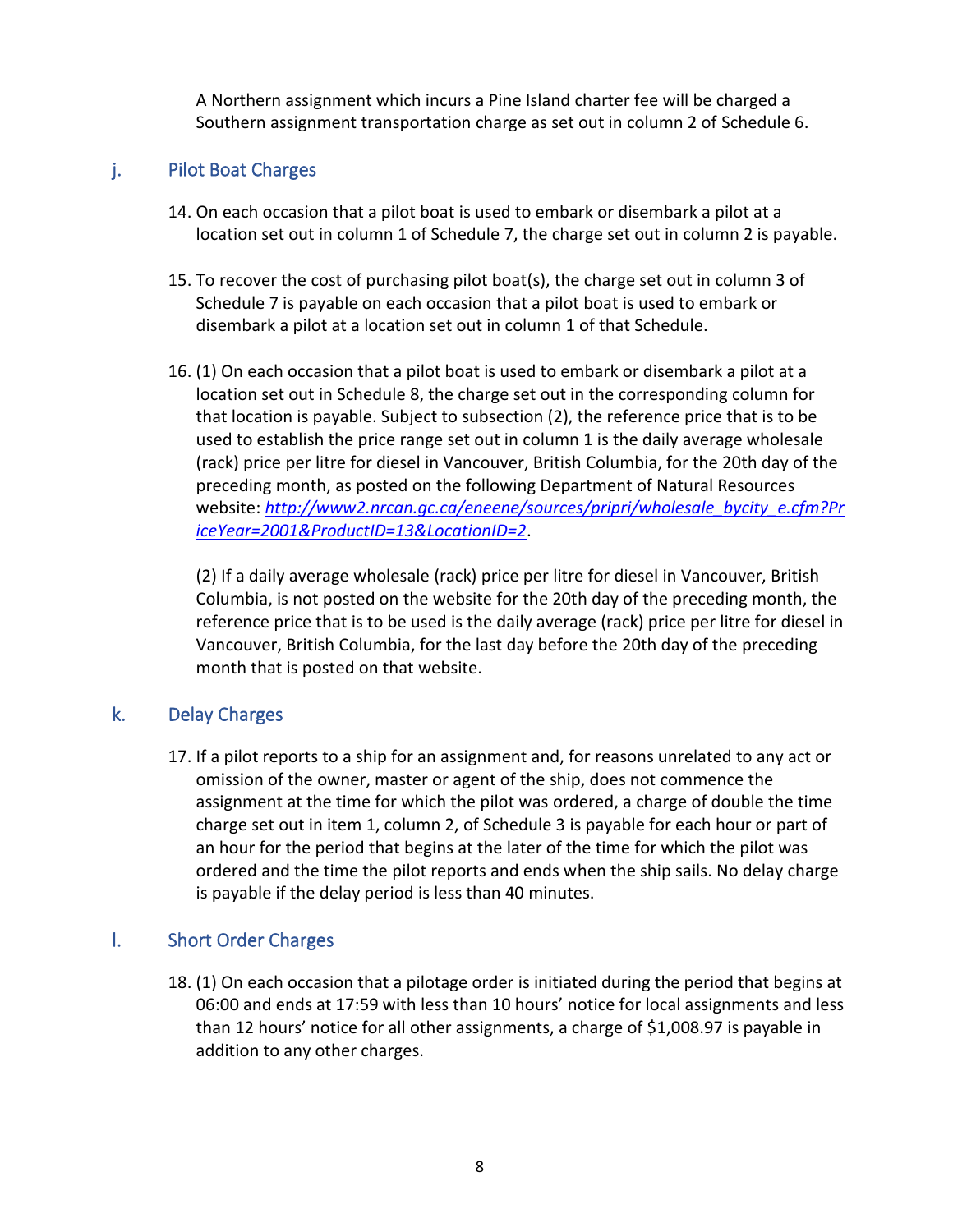(2) On each occasion that a pilotage order is initiated during the period that begins at 18:00 and ends at 05:59 with less than 10 hours' notice for local assignments and less than 12 hours' notice for all other assignments, a charge of \$2,017.94 is payable in addition to any other charges.

## m. Restricted Ship Charges

- 19. A charge of \$1,896.61 is payable in addition to any other charges on each occasion that
	- (a) the master or agent of a ship who initiates a pilotage order fails to inform the Authority that the ship is a restricted ship; and
	- (b) the bridge watch exceeds eight consecutive hours.

## n. Remote Port Charges

20. On each occasion that a pilotage order is initiated for any place other than a pilot boarding station, a charge of \$6,082.94 per pilot is payable in addition to any other charges.

This charge is levied in order to compensate the Authority for the costs of chartering transportation. Where a pilot is held without the need to charter transportation, this charge will not apply. When two pilots are required for an assignment and they use the same charter, the transportation charge is payable on a per-assignment basis.

## o. Technology Charge

21. For each assignment to a ship set out in column 1 of Schedule 2, in waters set out in column 2, a technology charge of \$53.20 is payable in addition to any other charges.

## p. Pilotage Act Administration Charge

22. For each assignment to a ship set out in column 1 of Schedule 2, in waters set out in column 2, a pilotage administration charge of \$59.17 is payable in addition to any other charges.

## q. Administrative fees for the issuance of waivers

23. For Canadian and US commercial operations, issued annually

- Companies with 1 to 5 vessels  $$1,480$
- Companies with 6 to 15 vessels  $$1,980$
- Companies with more than 15 vessels  $$2,480$
- 24. Short-term waivers for pleasure craft and commercial vessels
	- 0n application 51,480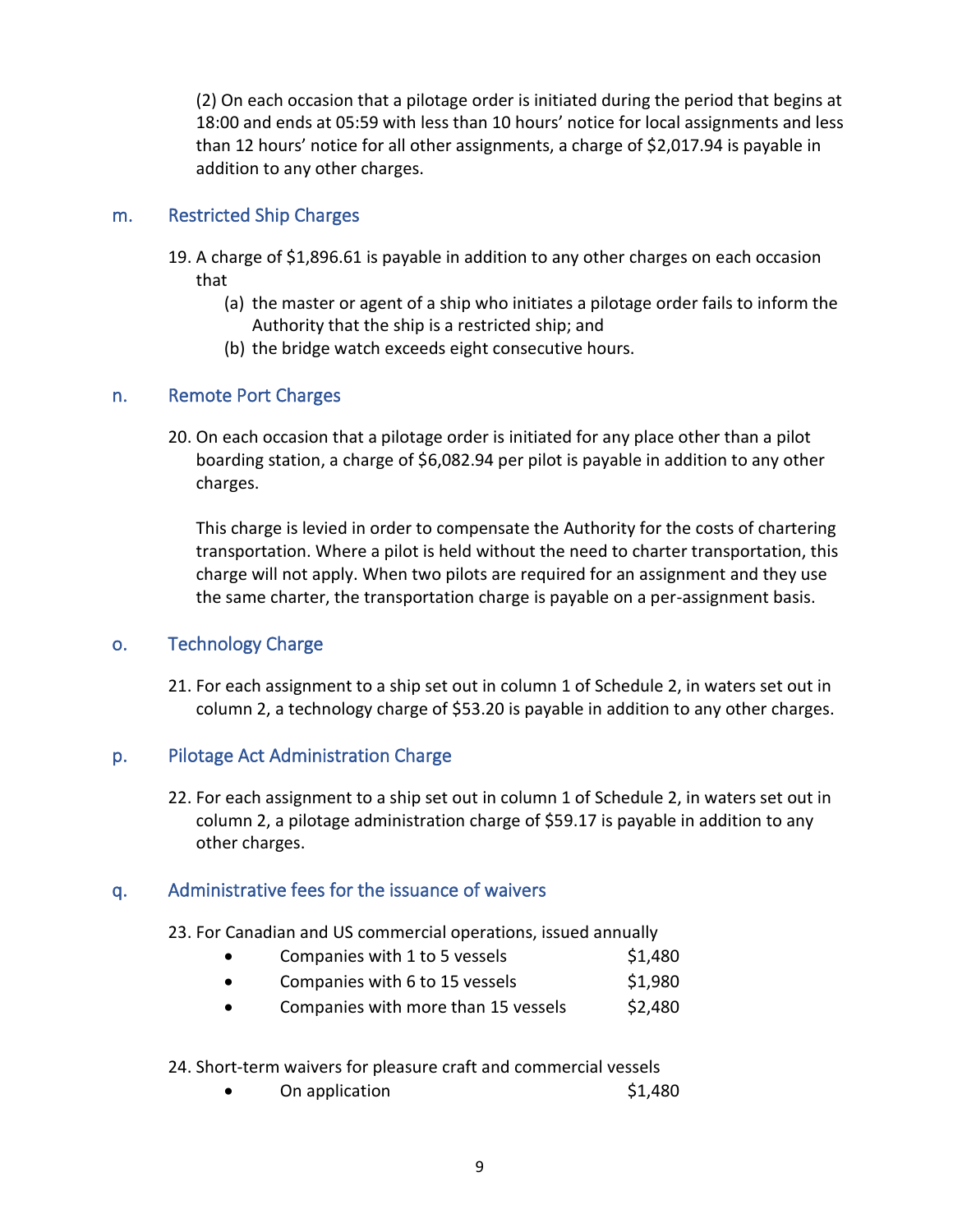Amendments to an existing waiver \$150

## r. Other Charges

25. The Authority may, by resolution, establish or revise charges to be paid to the Authority for services that the Authority provides or makes available  $-$  other than services related to compulsory pilotage — including advisory services and simulator usage by third parties. These charges will vary, depending on the scope and related costs of the service, and will be agreed to between the parties prior to services being provided.

## <span id="page-9-0"></span>C. Billing Information

## <span id="page-9-1"></span>1. Pilotage Charges

The Authority issues invoices when each movement is complete, and all supporting documentation has been received.

## <span id="page-9-2"></span>2. Invoice

For pilotage charges, invoices are issued individually for each movement with a detailed source report that pertains to that assignment. The invoices are normally sent out by email or by regular mail.

## <span id="page-9-3"></span>D. Terms and Conditions

## <span id="page-9-4"></span>1. Payment

Amounts are billed in Canadian dollars. Payments should also be made in Canadian dollars. If payments are made in another currency, amounts will be converted at the exchange rate for buying Canadian dollars on the day the remittance is deposited by the Authority.

Remittances may be made by cheque, money order, wire transfer, online bank transfer (from Canadian bank accounts only) or by credit card (VISA or MasterCard – administrative charges to cover credit card transaction costs may apply).

Cheques and money orders must be sent by mail. The Authority is unable to accept credit card information via email or voicemail. Please contact Accounts Receivable at 604-666-6771 between 8:30 a.m. and 3:30 p.m. Pacific time.

Payment is credited to the customer account on the date of receipt by the Authority.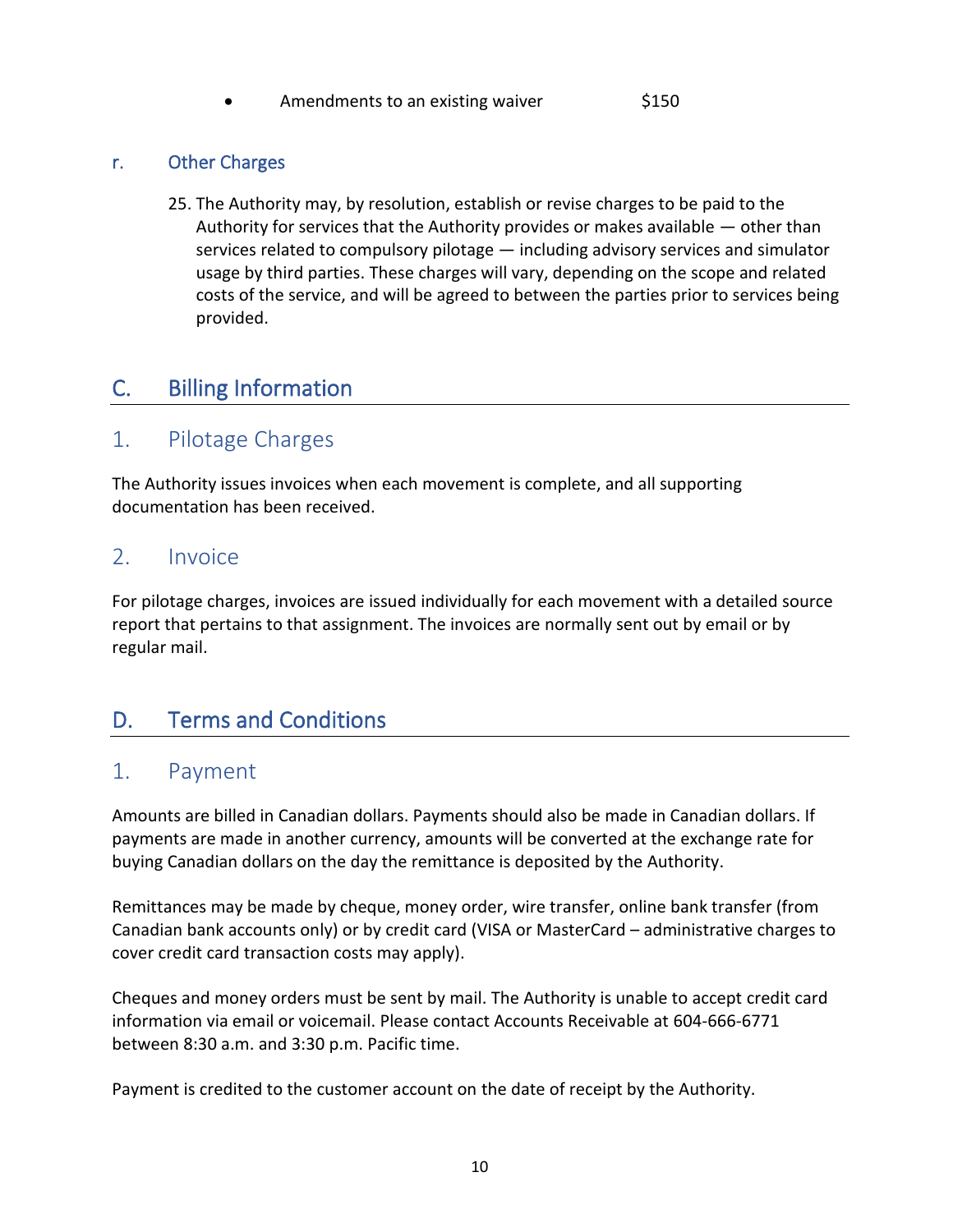All charges are due within 15 days of the date of the invoice ("**the due date**"). Balances paid after the 15 days will normally be charged interest, as provided for in subsection D.3.

To ensure payments are applied correctly, customers are requested to provide clear remittance advice by listing the invoice number and/or job number.

# <span id="page-10-0"></span>2. Credit Card Privacy Policy

The Authority will safeguard the confidentiality and security of the information we obtain from you. The following describes our privacy policy as it relates to the collection, protection and disclosure of such information resulting from credit card transactions only.

*Collection of information*: The Authority will collect and use information obtained from credit card transactions only for business purposes. These business purposes include the payment for pilotage and other charges.

*Protecting your credit card information*: The credit card information provided by you to the Authority will be stored in a confidential manner. Our employees may access such information only when there is an appropriate business reason to do so, such as to process a pre-authorized payment or when a refund must be issued back to the credit card. We maintain physical, electronic and procedural safeguards to protect your information, and our employees are required to follow these privacy standards.

*Disclosure of your information*: The Authority does not disclose any non-public information (such as credit card number and their expiration dates) about our customers or former customers to anyone, except as required by law. We do not disclose information about you to other entities who may want to sell their products to you.

# <span id="page-10-1"></span>3. Interest Charges and Administrative Charges

When payment in full is not received by the 15th day following the due date, the Authority shall charge interest on the amount outstanding and such interest shall be calculated commencing on the first day after the due date and continuing until all outstanding amounts are paid in full.

Interest charged is simple interest calculated monthly.

Interest shall be calculated at an annual rate of 18 per cent (or 1.5 % monthly).

NSF cheques or stop payments will be debited to the customer account along with a \$25 administrative charge and any applicable interest charges.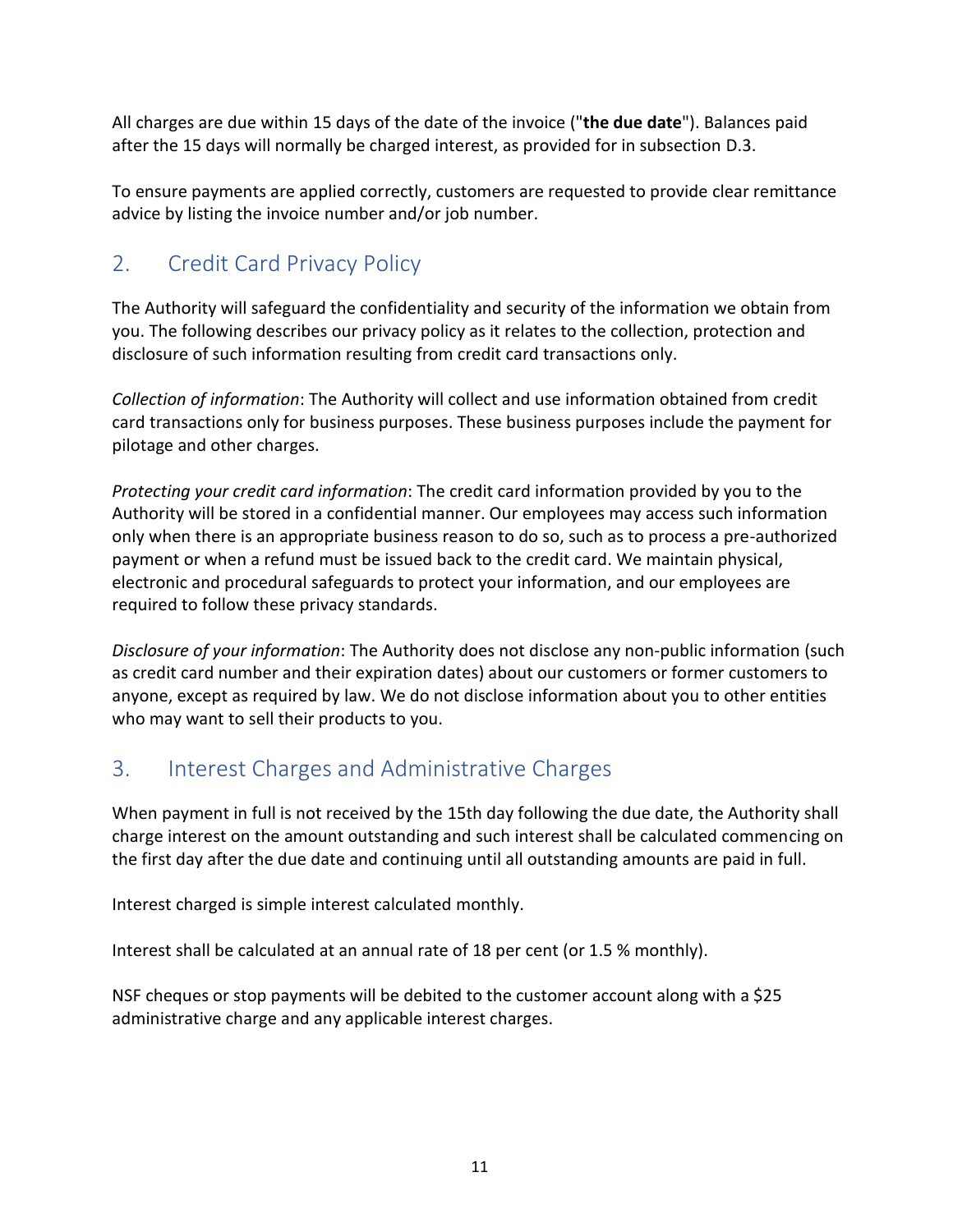Administrative Charges (if applicable) for credit card payments will be added to the charge against the customer's credit card. For all transactions where a customer opts to pay for pilotage services via credit card, a 2.5% additional charge will be added to offset banking fees.

Interest and administrative charges are required to be paid immediately upon receipt of invoice or statement for same.

# <span id="page-11-0"></span>4. Person Liable for the Charges

Pursuant to section 42 of the Pilotage Act, the owner, master and agent of a ship are jointly and severally liable to pay any pilotage charges. Where a vessel agent has significant and/or long overdue charges, the Authority may contact the master and/or owner of the vessel and advise of the overdue account status and of their joint and several liability and seek payment from them accordingly.

# <span id="page-11-1"></span>5. Credit Security

A customer shall be required to pay for the provision or availability of pilotage or other services in advance or provide satisfactory credit security for such payment on the basis of an estimate of charges to be incurred, in any of the following circumstances:

- A customer fails to make a payment or any part of a payment in accordance with the Authority's payment terms and conditions on three occasions or more;
- If a customer is under creditor protection (e.g., Companies' Creditors Arrangement Act (CCAA) in Canada or Chapter 11 in the United States) or any other form of financial restructuring in accordance with applicable insolvency legislation or the customer has publicly announced that it may file for creditor protection or bankruptcy; or
- The customer has not provided the Authority, upon request, with financial information such as credit ratings, credit reports, analyst reports, current audited or unaudited financial statements, etc. which the Authority deems sufficient to enable it to assess and conclude that the creditworthiness of the customer is satisfactory.
- A customer has not been invoiced previously by the Authority for services.

# <span id="page-11-2"></span>6. Change of Address

The Authority should be advised in writing, no later than 5 days prior to month's end, of a change of address.

# <span id="page-11-3"></span>7. Withholding of Service

Where an agent or vessel operator has significant and/or overdue charges owed to the Authority or where the Authority, acting reasonably and in good faith, is of the opinion that pilotage charges will not be paid when due, or where an agent or operator fails to comply with any of the provisions of subsection D.5 the Authority shall have the right to terminate or reduce (withhold) its services, except in an emergency situation, until such time as applicable charges have been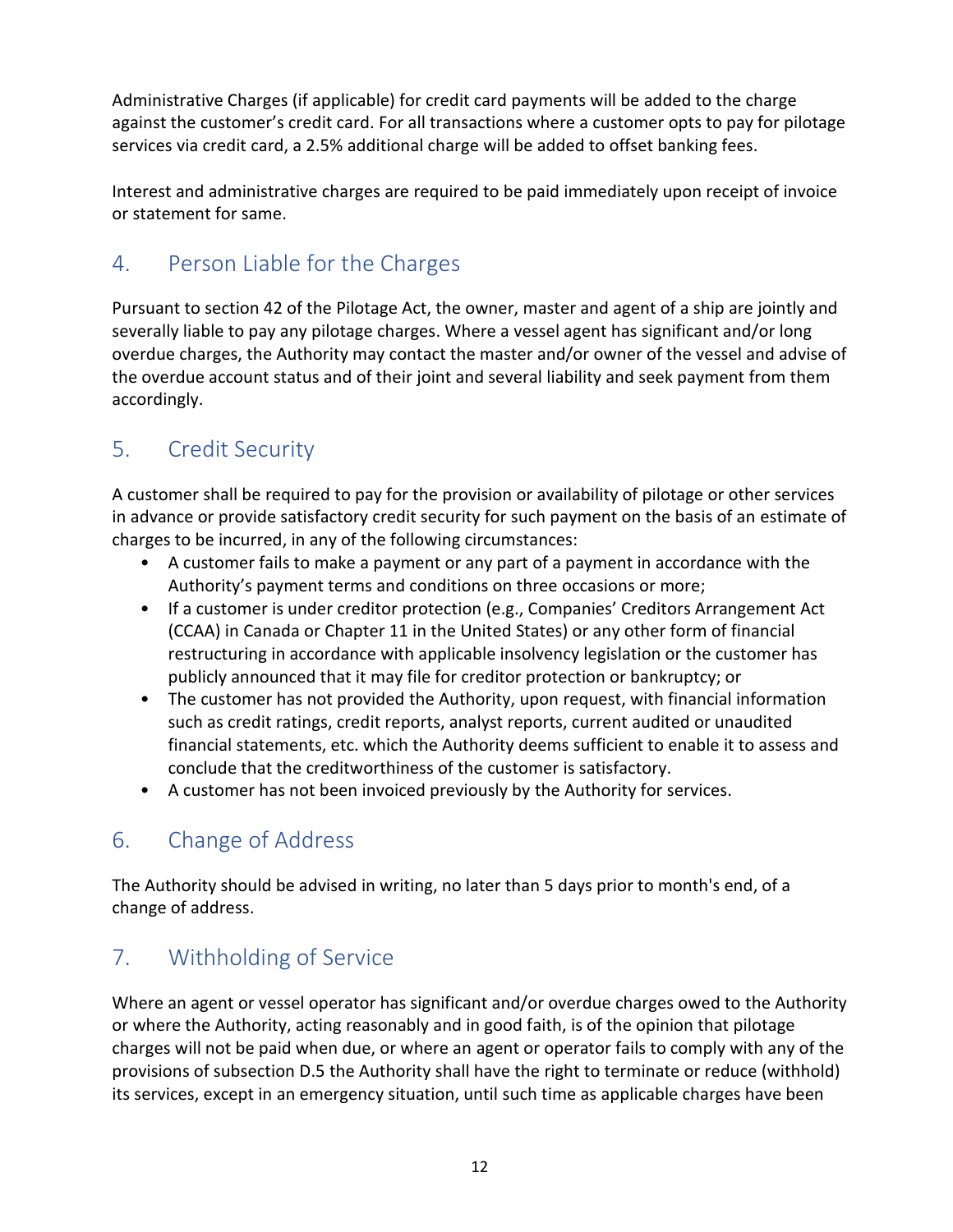paid or until such time as credit security arrangements have been made by the operator in a form and substance satisfactory to the Authority.

# <span id="page-12-0"></span>8. Limitation of Liability

In no event shall the Authority, or any of its officers, directors, employees or affiliates, be liable to its customer or any of its officers, directors, employees or affiliates, or to any third party for any loss of profit or revenue, loss of data, loss of income, failure to realize expected savings, or for any other indirect, consequential, special, incidental, punitive or other similar damages, whether incurred or suffered as a result of unavailability of services, delay in delivery of services, performance, non-performance, suspension, termination, negligence, breach (including fundamental breach or otherwise), or other action or inaction by the Authority, or for any other reason, theory of law or equity, even if the customer has advised the Authority of the possibility of such loss or damage or the Authority had knowledge of, or reasonably could have foreseen the possibility of such loss or damage.

# <span id="page-12-1"></span>E. Special Applications

# <span id="page-12-2"></span>1. Claims and Credit Notes

If you believe that your invoice contains data or charges that are inaccurate, contact Accounts Receivable. For all such requests, the invoice number must be quoted. Each claim is investigated by the Authority with the objective of resolving disputes and settling claims in a timely manner. Where a claim is rejected, a confirmation is provided giving the reasons for the rejection. **A claim must be filed within 90 days from the date of the invoice.** 

If payment of a disputed amount is withheld by the agent or operator, and after investigation by the Authority that outstanding amount is deemed to have been payable, interest will accrue from the due date. The Authority reserves the right to make billing adjustments if exemptions/credits have been improperly claimed.

# <span id="page-12-3"></span>F. Customer Service and Account Inquiries

The Authority has a dedicated person in Accounts Receivable to handle your enquiries. Any questions should be directed to Accounts Receivable. You can also forward the inquiry by mail or e-mail with a brief explanation of the issue. The contact numbers and e-mail address are as follows:

- Telephone: 604-666-6771
- E-mail: AccountsReceivable@ppa.gc.ca

Regular hours of operation are Monday to Friday 8:00 a.m. to 4:30 p.m. Pacific time.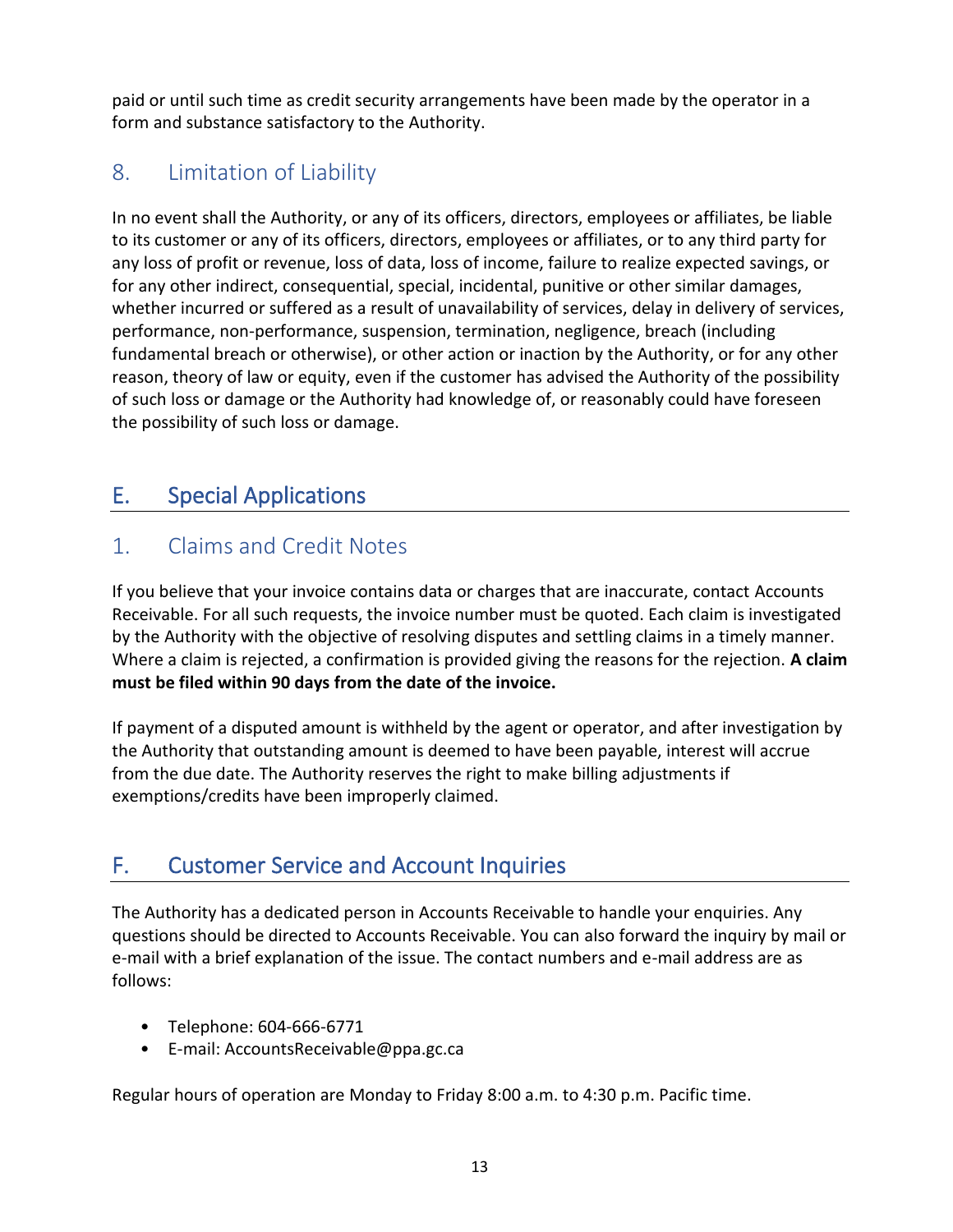As a service for our customers, our Customer Portal Website includes a pro-forma calculator which allows you to calculate the pilotage charges for selected ports.

The link to the invoice calculator is: <https://pilot.kleinsystems.com/Billing/ProForma.aspx>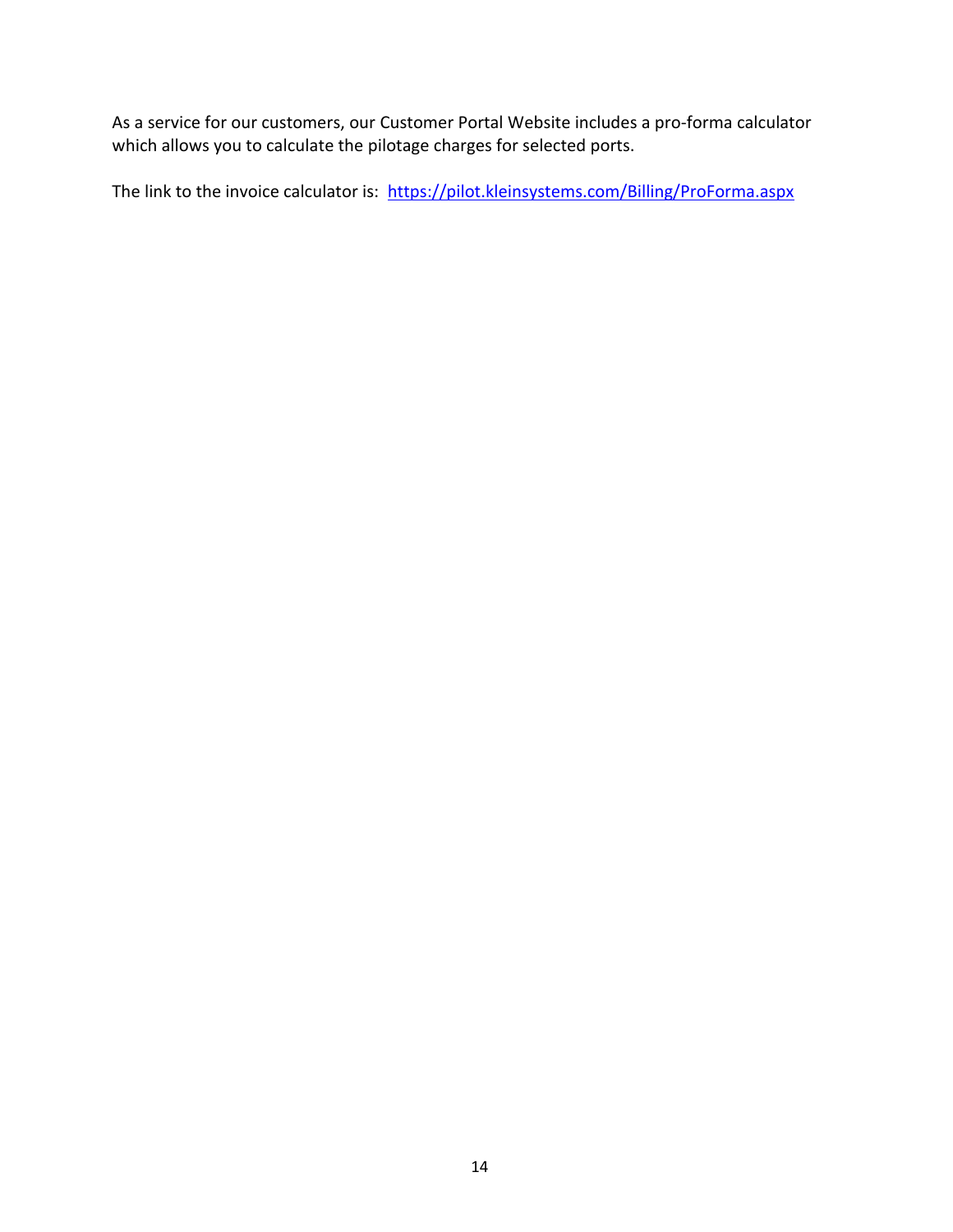## <span id="page-14-1"></span><span id="page-14-0"></span>Schedule 1. Harbours and Ports

### **PART 1** Harbours

- Bamfield
- Bull Harbour
- Chemainus
- Comox
- Crofton
- Esquimalt
- Gibsons
- Horseshoe Bay
- Hot Springs Cove
- Kitimat
- Ladysmith
- Nanaimo (including Harmac)
- Nanoose Bay
- Ocean Falls
- Pender Harbour
- Port Alberni
- Powell River
- Prince Rupert (Porpoise Harbour excluded)
- Snug Cove
- Squamish
- Ucluelet
- Vancouver
- Victoria

#### **PART 2 Ports**

- Alert Bay
- Bamberton
- Beaver Cove (Englewood)
- Brittania Beach
- Campbell River
- Coal Harbour
- Cowichan Bay
- Deltaport
- Duncan Bay
- Emilia Anchorage
- Forward Harbour (Winter Harbour)
- Gold River
- Hardy Bay (Port Hardy)
- Harriet Harbour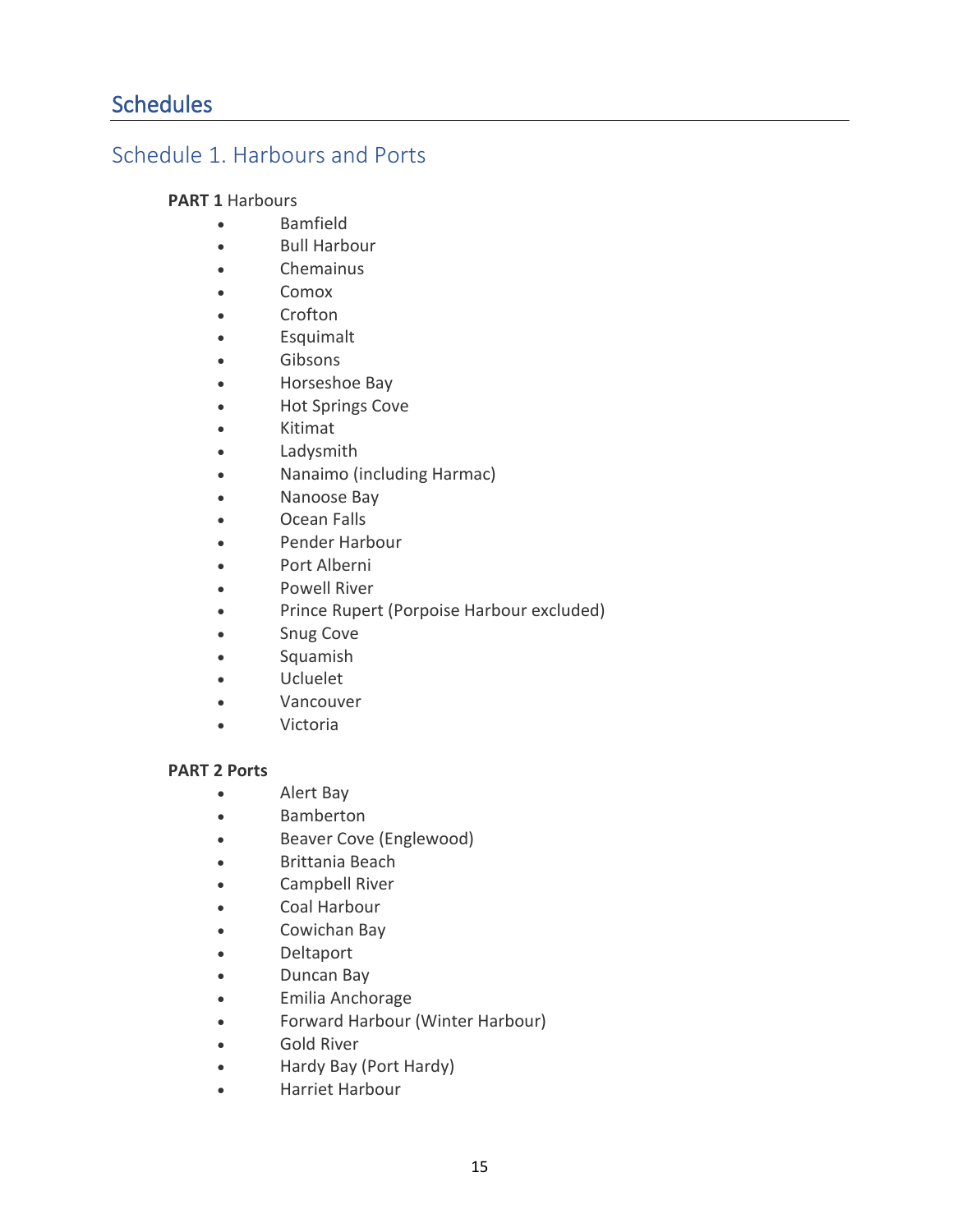- Hatch Point
- James Island
- Klemtu
- Menzies Bay
- Namu
- Plumper Sound Anchorage
- Porpoise Harbour
- Port Alice
- Port McNeil
- Port Mellon
- Port Simpson
- Port Tahsis
- Roberts Bank (Westshore Terminal)
- Rupert Inlet
- Sand Heads
- Stewart
- Tasu
- Texada Mines
- Toquart
- Union Bay
- Woodfibre
- Yreka
- Zeballos

# <span id="page-15-0"></span>Schedule 2. Pilotage Charges for an Assignment

|      | Column 1                         | Column 2                            | Column 3    |
|------|----------------------------------|-------------------------------------|-------------|
| Item | Ship                             | Waters                              | Amount (\$) |
|      | any ship, other than a dead ship | waters, other than the Fraser River | 5.0253      |
|      | a dead ship                      | waters, other than the Fraser River | 10.0506     |
| 3    | any ship                         | <b>Fraser River</b>                 | 5.0253      |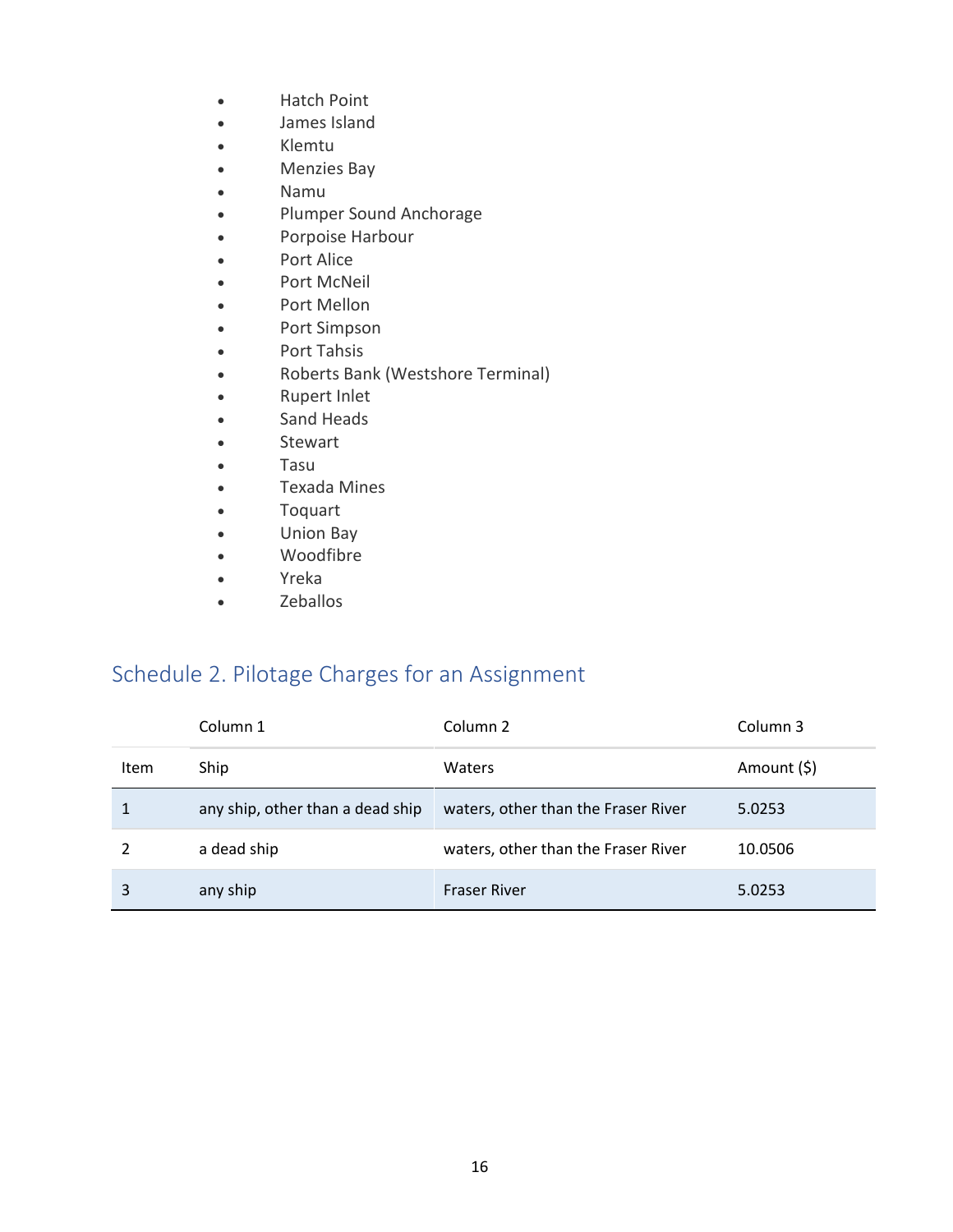# <span id="page-16-0"></span>Schedule 3. Time Charges for Bridge Watches

|      | Column <sub>1</sub>                                                  | Column <sub>2</sub>                                |
|------|----------------------------------------------------------------------|----------------------------------------------------|
| Item | Period                                                               | Time Charge (\$)                                   |
| 1    | per consecutive hour or part of an hour                              | 252.24                                             |
| 2    | after 8 consecutive hours, an additional time charge, as<br>follows: |                                                    |
|      | (a) for not more than 15 minutes                                     | 50 per cent of the amount payable<br>under item 1  |
|      | (b) for more than 15 minutes, but not more than 30<br>minutes        | 100 per cent of the amount payable<br>under item 1 |
|      | (c) for more than 30 minutes but not more than 45<br>minutes         | 150 per cent of the amount payable<br>under item 1 |
|      | (d) for more than 45 minutes but not more than 60<br>minutes         | 200 per cent of the amount payable<br>under item 1 |
|      | (e) for more than 60 minutes                                         | 300 per cent of the amount payable<br>under item 1 |

# <span id="page-16-1"></span>Schedule 4. Cancellation Charges

|      | Column 1                                                                                                                                                                                          | Column <sub>2</sub>      |
|------|---------------------------------------------------------------------------------------------------------------------------------------------------------------------------------------------------|--------------------------|
| Item | Period                                                                                                                                                                                            | Cancellation Charge (\$) |
|      | if a cancellation notice is received after the pilot is<br>assigned                                                                                                                               | 1,008.97                 |
|      | additionally, if the pilot has begun travel, for each hour<br>or part of an hour from the time the pilot began travel<br>until the time the pilot returns to the pilot's base or is<br>reassigned | 252.24                   |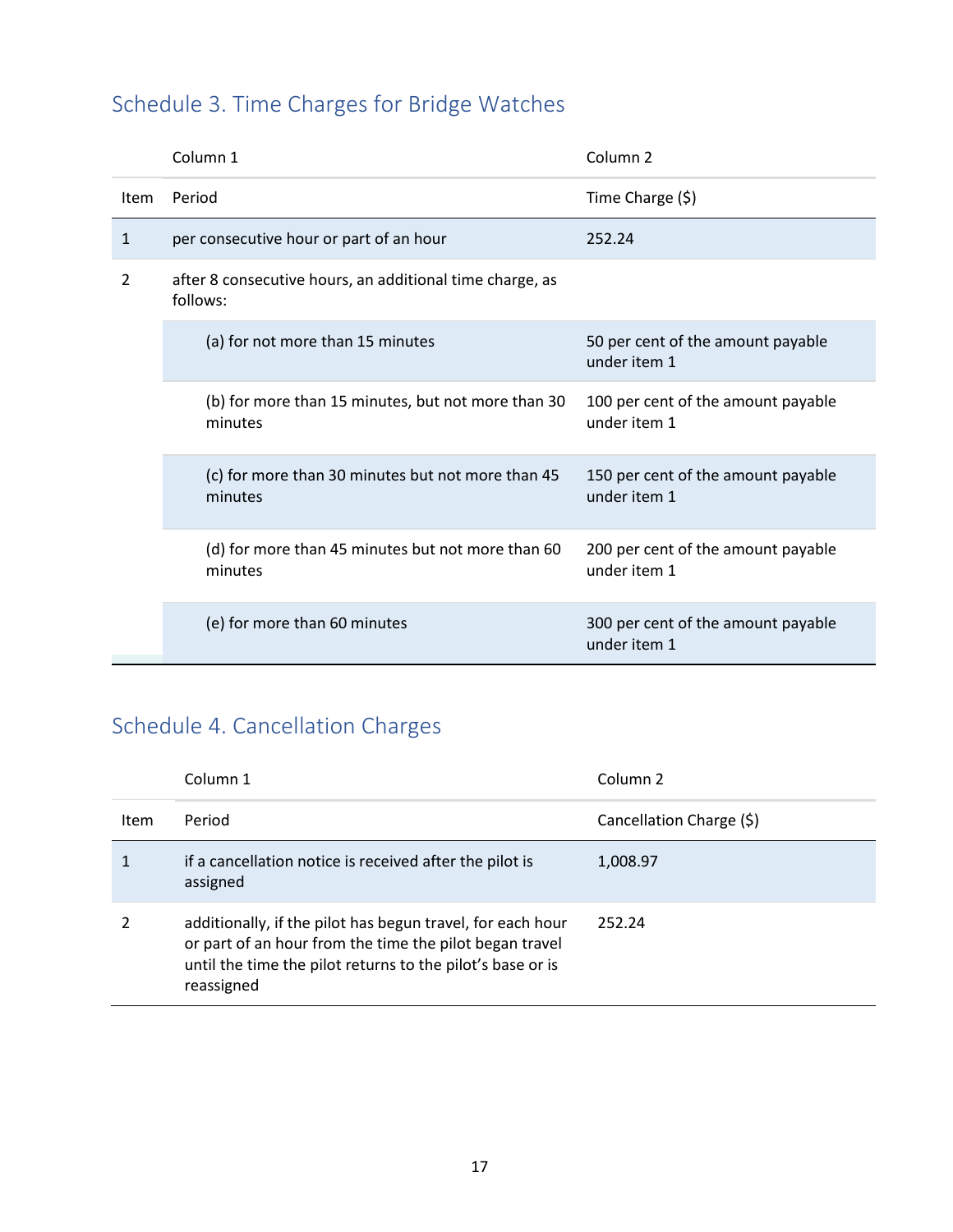# <span id="page-17-0"></span>Schedule 5. Out-of-Region Charges

|               | Column 1                                                                                                                                          | Column <sub>2</sub>                             | Column <sub>3</sub>                                                                                            |
|---------------|---------------------------------------------------------------------------------------------------------------------------------------------------|-------------------------------------------------|----------------------------------------------------------------------------------------------------------------|
| Item          | Circumstances                                                                                                                                     | Charge $(\xi)$ (per hour<br>or part of an hour) | Period                                                                                                         |
| 1             | pilot embarks on a ship at a location outside<br>the Region                                                                                       | 252.24                                          | from the time the pilot<br>leaves the pilot's base until<br>the time the pilot begins to<br>pilot the ship     |
| $\mathcal{P}$ | pilot disembarks from a ship at a location<br>outside the Region                                                                                  | 252.24                                          | from the time the pilot<br>ceases to pilot the ship<br>until the time the pilot<br>returns to the pilot's base |
| 3             | pilot remains on board a ship when it leaves<br>the Region and is carried back into the<br>Region on board the same ship to resume<br>piloting it | 252.24                                          | from the time the pilot<br>ceases to pilot the ship<br>until the time the pilot<br>resumes piloting the ship   |

# <span id="page-17-1"></span>Schedule 6. Transportation Charges

|               | Column 1                                                               | Column <sub>2</sub>             |
|---------------|------------------------------------------------------------------------|---------------------------------|
| <b>Item</b>   | Assignment                                                             | Transportation<br>Charges $(5)$ |
| 1             | a harbour or port assignment in the Areas                              | 191.49                          |
| $\mathfrak z$ | an assignment on the Fraser River                                      | 184.32                          |
| 3             | a northern assignment                                                  | 1,899.37                        |
| 4             | a Prince Rupert assignment                                             | 600.83                          |
| 5             | a southern assignment                                                  | 600.83                          |
| 6             | any Area when a pilot has begun travel and the assignment is cancelled | 191.49                          |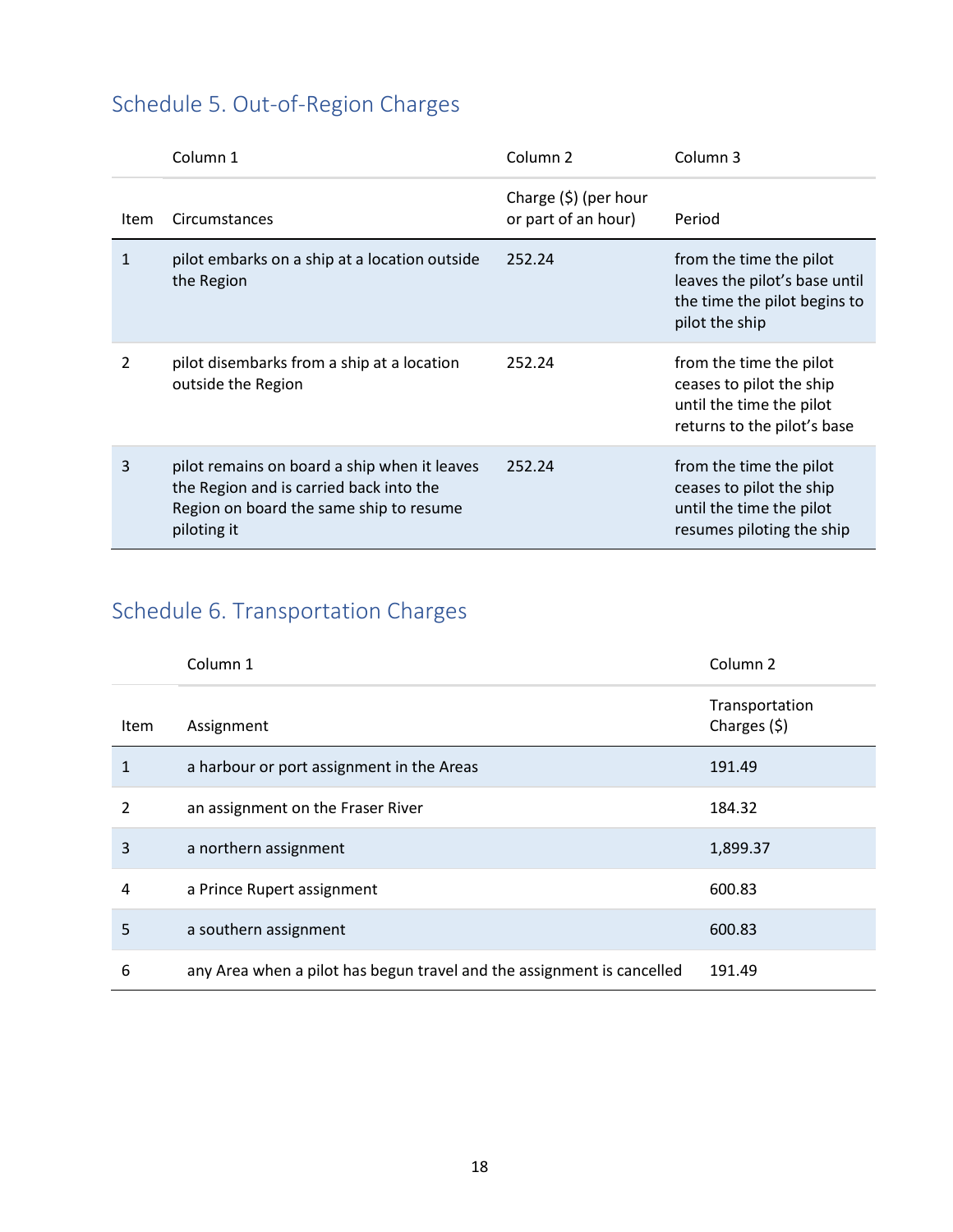|              | Column 1                          | Column <sub>2</sub> | Column 3                           |
|--------------|-----------------------------------|---------------------|------------------------------------|
| Item         | Location                          | Charge $(5)$        | Pilot Boat Capital<br>Charge $(5)$ |
| $\mathbf{1}$ | <b>Brotchie Ledge</b>             | 484.12              | 106.40                             |
| 2            | Sand Heads                        | 1,937.73            | 106.40                             |
| 3            | Triple Islands                    | 2,513.94            | 106.40                             |
| 4            | Cape Beale                        | 7,576.67            | 106.40                             |
| 5            | Pine Island                       | 4,662.91            | 106.40                             |
| 6            | The entrance to Nanaimo Harbour   | 975.71              | 106.40                             |
| 7            | Prince Rupert Anchorages 8 and 9  | 677.03              | 106.40                             |
| 8            | Prince Rupert Anchorages 10 to 31 | 1,147.45            | 106.40                             |

# <span id="page-18-0"></span>Schedule 7. Pilot Boat Charges

# <span id="page-18-1"></span>Schedule 8. Pilot Boat Fuel Charges

|                | Column 1                                                                                           | Column <sub>2</sub>                      | Column 3                   | Column 4                   | Column<br>5                     |
|----------------|----------------------------------------------------------------------------------------------------|------------------------------------------|----------------------------|----------------------------|---------------------------------|
| Item           | Wholesale (rack) price<br>for diesel in Vancouver,<br><b>British Columbia</b><br>(cents per litre) | <b>Brotchie</b><br>Ledge<br>Charge $(5)$ | Sand Heads<br>Charge $(5)$ | Triple Islands Charge (\$) | Pine<br>Island<br>Charge<br>(5) |
| $\mathbf{1}$   | up to 50.00                                                                                        | 74                                       | 149                        | 507                        | 254                             |
| $\overline{2}$ | 50.01 to 60.00                                                                                     | 82                                       | 169                        | 576                        | 288                             |
| 3              | 60.01 to 70.00                                                                                     | 92                                       | 189                        | 645                        | 323                             |
| 4              | 70.01 to 80.00                                                                                     | 100                                      | 209                        | 713                        | 357                             |
| 5              | 80.01 to 90.00                                                                                     | 110                                      | 229                        | 781                        | 391                             |
| 6              | 90.01 to 100.00                                                                                    | 118                                      | 249                        | 850                        | 425                             |
| $\overline{7}$ | 100.01 to 110.00                                                                                   | 128                                      | 269                        | 918                        | 459                             |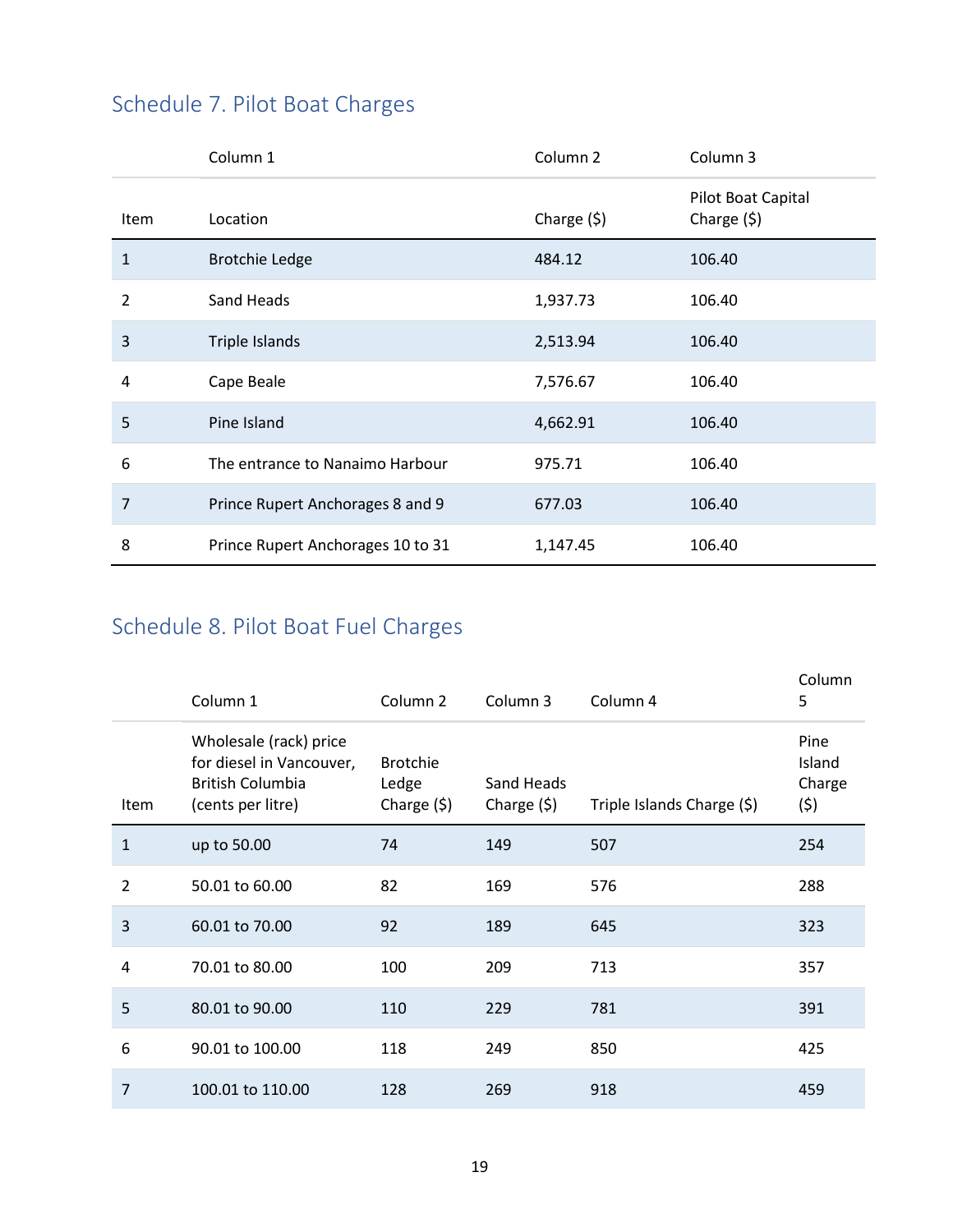|                  | Column 1                                                                                           | Column <sub>2</sub>                      | Column 3                   | Column 4                   | Column<br>5                     |
|------------------|----------------------------------------------------------------------------------------------------|------------------------------------------|----------------------------|----------------------------|---------------------------------|
| Item             | Wholesale (rack) price<br>for diesel in Vancouver,<br><b>British Columbia</b><br>(cents per litre) | <b>Brotchie</b><br>Ledge<br>Charge $(5)$ | Sand Heads<br>Charge $(5)$ | Triple Islands Charge (\$) | Pine<br>Island<br>Charge<br>(5) |
| 8                | 110.01 to 120.00                                                                                   | 136                                      | 289                        | 987                        | 494                             |
| $\boldsymbol{9}$ | 120.01 to 130.00                                                                                   | 146                                      | 309                        | 1,056                      | 528                             |
| 10               | 130.01 to 140.00                                                                                   | 154                                      | 329                        | 1,124                      | 563                             |
| 11               | 140.01 to 150.00                                                                                   | 163                                      | 350                        | 1,193                      | 597                             |
| 12               | 150.01 to 160.00                                                                                   | 172                                      | 370                        | 1,266                      | 629                             |
| 13               | 160.01 to 170.00                                                                                   | 183                                      | 394                        | 1,348                      | 669                             |
| 14               | 170.01 to 180.00                                                                                   | 194                                      | 418                        | 1,429                      | 710                             |
| 15               | 180.01 to 190.00                                                                                   | 206                                      | 442                        | 1,511                      | 750                             |
| 16               | 190.01 to 200.00                                                                                   | 217                                      | 466                        | 1,593                      | 791                             |
| 17               | 200.01 to 210.00                                                                                   | 228                                      | 490                        | 1,674                      | 831                             |
| 18               | over 210.00                                                                                        | 233                                      | 502                        | 1,715                      | 852                             |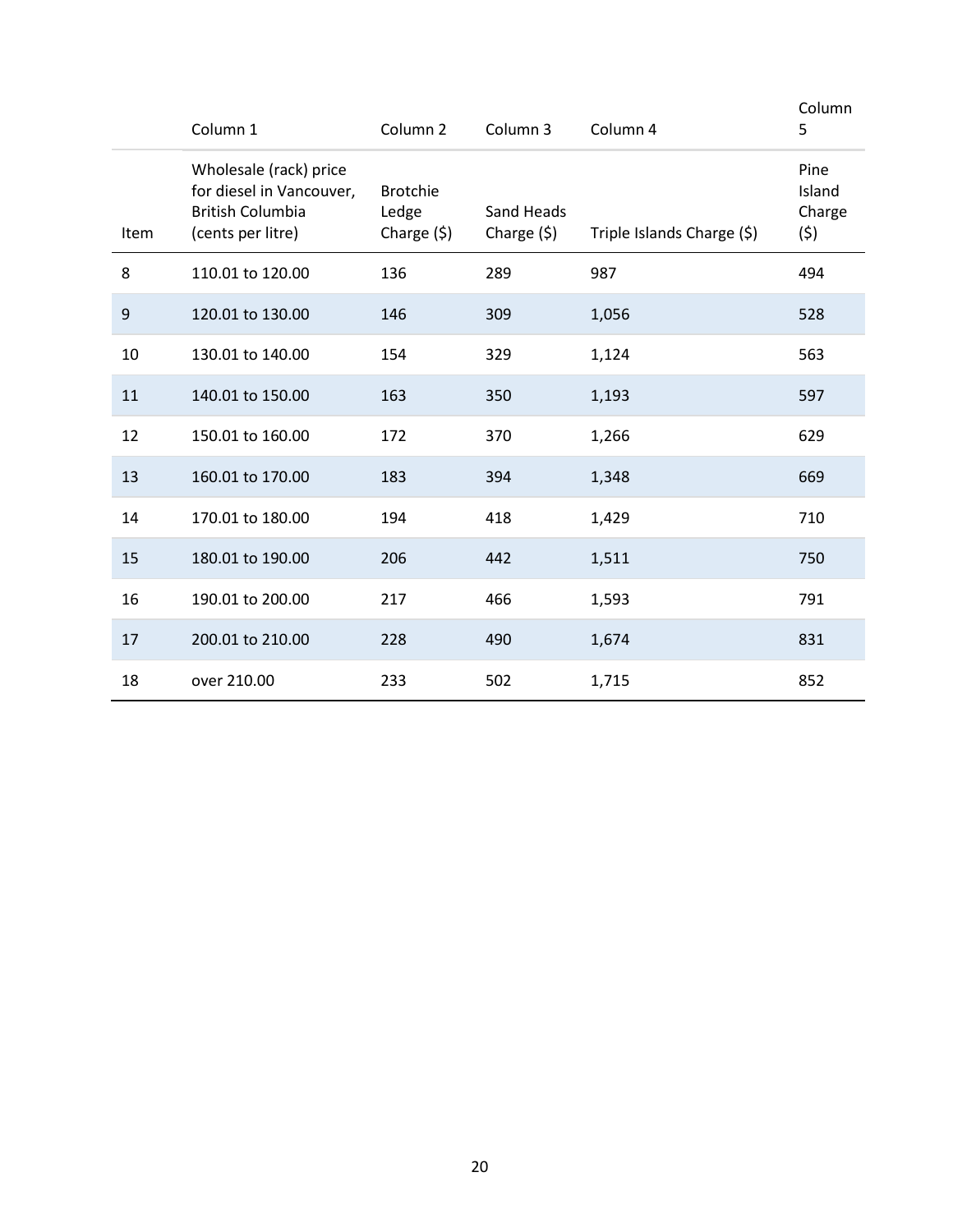# <span id="page-20-0"></span>Appendices

# <span id="page-20-1"></span>Appendix A - Definitions

*Areas* means the compulsory pilotage areas described in section 3 of the *[Pacific Pilotage](https://laws-lois.justice.gc.ca/eng/regulations/C.R.C.,_c._1270)  [Regulations](https://laws-lois.justice.gc.ca/eng/regulations/C.R.C.,_c._1270)*; (*zone*)

*assignment* means the assignment of a pilot to take the conduct of a ship in the Areas; (*affectation*)

*Authority* means the Pacific Pilotage Authority; (*Administration*)

*breadth of the ship* means the maximum distance, in metres and centimetres, to the outside of the shell plating of the ship; (*largeur du navire*)

*dead ship* means a ship normally self-propelled that is without the use of its propelling power; (*navire mort*)

*draught* means the greatest depth of the submerged part of a ship, in metres and centimetres, at the time pilotage services are performed; (*tirant d'eau*)

*harbour* means a place set out in Part 1 of Schedule 1; (*havre*)

*harbour or port assignment* means an assignment which occurs wholly within a harbour or port at which pilots are based; (*affectation dans un havre ou port*)

*northern assignment* means an assignment in the area north of Seymour Narrows or on the West Coast of Vancouver Island, excluding Barkley Sound and Alberni Inlet, during the course of which a ship enters or departs a harbour or port in that area or transits that area; (*affectation nord*)

*overall length* means the total distance, in metres and centimetres, from the foremost to the aftermost point of the hull of the ship; (*longueur hors tout*)

*pilotage unit* means, the result obtained by multiplying the overall length of the ship, by the breadth and the draught of the ship at the time of the assignment and by dividing the product by 100; (*unité de pilotage*)

*pilot boat* means a boat employed in the service of the Authority; (*bateau-pilote*)

*port* means a place set out in Part 2 of Schedule 1; (*port*)

*Prince Rupert assignment* means an assignment other than a harbour or port assignment that occurs within the area between the Triple Island boarding station and the port of Prince Rupert or the harbours of Porpoise Harbour or Port Simpson; (*affectation Prince Rupert*)

*Region* means the Region of the Authority as defined in the schedule to the *[Pilotage Act](https://laws-lois.justice.gc.ca/eng/acts/P-14)*; (*région*)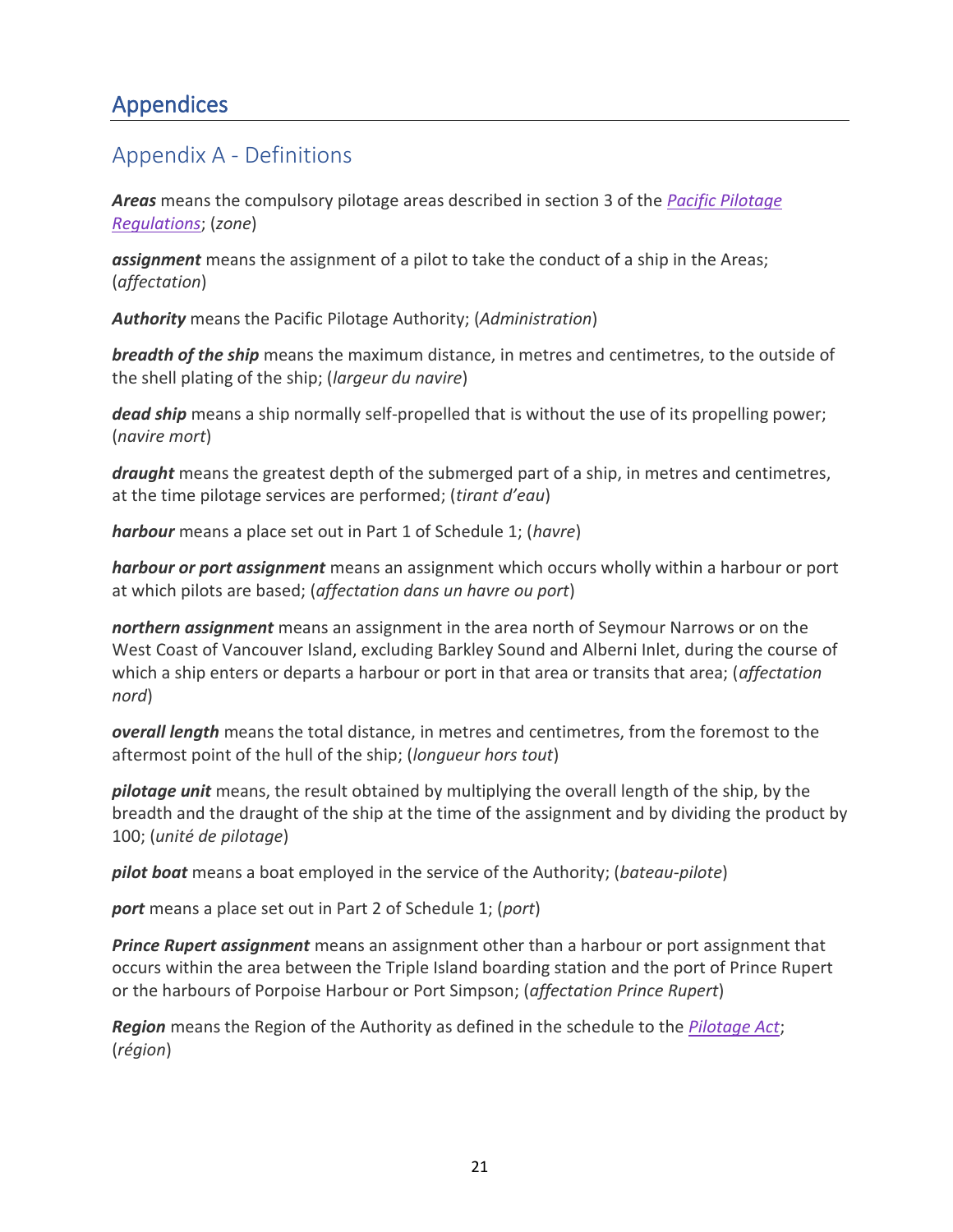*restricted ship* means a ship that is unable to operate at full manoeuvring revolutions per minute or a ship that, because of maintenance on its engines while it was in port, requires more than one hour to work up to full manoeuvring revolutions per minute; (*navire à capacité limitée*)

*southern assignment* means an assignment other than a harbour or port assignment within Barkley Sound and Alberni Inlet and the area south of Seymour Narrows during the course of which a ship enters or departs a harbour or port in that area or transits that area. (*affectation sud*)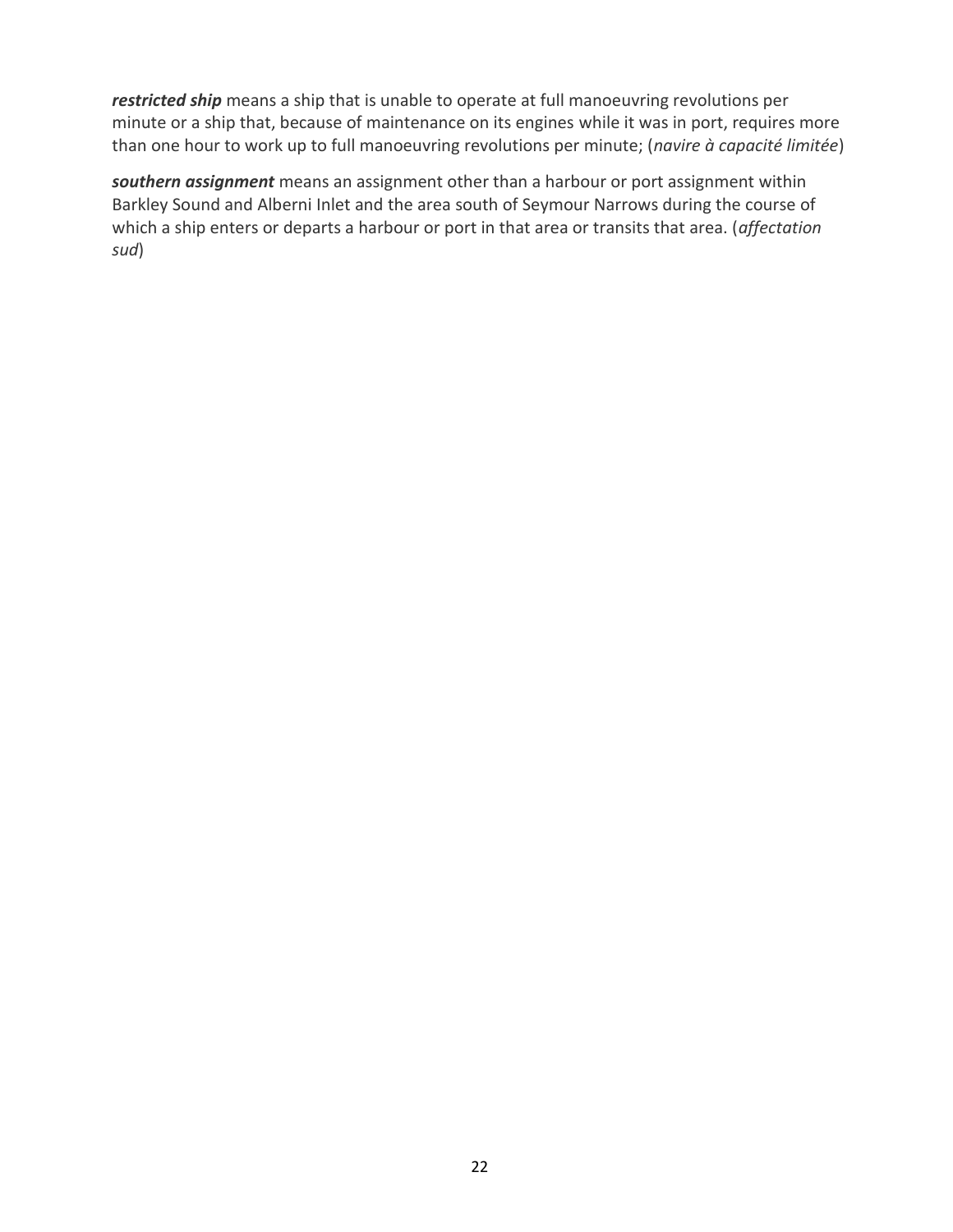Appendix B **Calculations** 

### Compulsory Pilotage Areas — One-Way Trips for a vessel less than 226m

The charge for a ship, other than a dead ship for a one-way trip in a compulsory pilotage area is calculated as follows:

where

- **PU** = the pilotage unit (LOA x breadth x deepest draft)/100
- **UC** = the unit charge set out in schedule 2 column 3
- **TC:** The time charge set out in schedule 3 item 1 column 2
- **ETC:** The excess time charge set out in schedule 3 item 2 column 2
- **PB:** A fee for the pilot boat set out in schedule 7 column 2
- **FL:** Fuel charge set out in schedule 8

**PBRC:** Pilot Boat Replacement Charge set out in schedule 7 column 3

- **EX:** Pilot expense set out in schedule 6
- **T:** Technology Charge B. Schedule of Charges item o number 20
- **PAAF:** Pilotage Act Administration Fee
- **TS:** Temporary Additional Charge B. Schedule of Charges item d number 7

**(PU x UC) +TC + PB + FL + PBRC + EX + T + PAAF + TS**

If vessel goes over 8 hours with second pilot:

**(PU x UC) + TC +TC +PB + FL + PBRC + EX +EX + T + PAAF + TS**

If vessel goes over 8 hours without a second pilot:

**(PU x UC) +TC + ETC + PB + FL + PBRC + EX + T + PAAF + TS**

#### **Compulsory Pilotage Areas — One-way trip for a vessel 226m or more**

where

- **PU:** The pilotage unit (LOA x breadth x deepest draft)/100
- **UC:** The unit charge from B. Schedule of Charges section 2.C.6.2(a)
- **GT:** The gross tonnage of the ship
- **GTF:** Gross tonnage fee from B. Schedule of Charges section 2.C.6.2(b)
- **TC:** Time charge set out in schedule 3 item 1 column 2
- **ETC:** Excess time charge set out in schedule 3 item 2 column 2
- **PB:** A fee for the pilot boat set out in schedule 7 column 2

**FL:** Fuel charge set out in schedule 8

**PBRC:** Pilot Boat Replacement Charge set out in schedule 7 column 3

**EX:** Pilot expense set out in schedule 6